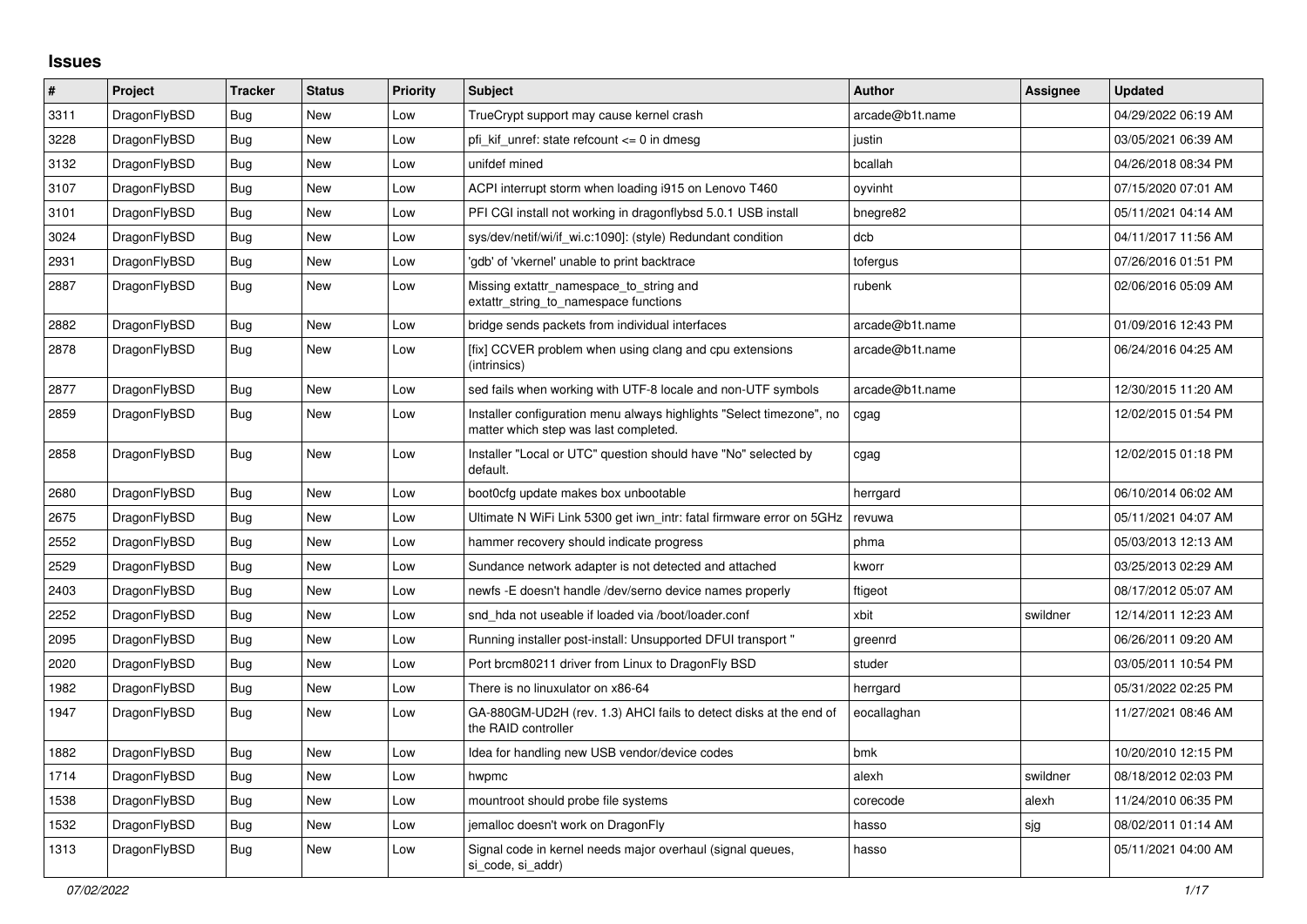| $\vert$ # | Project      | <b>Tracker</b> | <b>Status</b> | <b>Priority</b> | Subject                                                                                                   | Author             | Assignee | <b>Updated</b>      |
|-----------|--------------|----------------|---------------|-----------------|-----------------------------------------------------------------------------------------------------------|--------------------|----------|---------------------|
| 679       | DragonFlyBSD | Bug            | New           | Low             | Netgraph backward compatibility for old *LEN constants                                                    | nant               | nant     | 02/18/2014 05:45 AM |
| 600       | DragonFlyBSD | <b>Bug</b>     | New           | Low             | /sys/libkern/karc4random                                                                                  | robin carey5       | profmakx | 01/19/2015 03:07 AM |
| 2797      | DragonFlyBSD | <b>Bug</b>     | In Progress   | Low             | vkernels with & without machdep.pmap mmu optimize                                                         | yellowrabbit2010   |          | 11/27/2021 08:06 AM |
| 2631      | DragonFlyBSD | Bug            | In Progress   | Low             | Verify library versioning current with full package build and switch it<br>on (after publishing packages) | tuxillo            |          | 05/11/2021 04:06 AM |
| 1819      | DragonFlyBSD | <b>Bug</b>     | In Progress   | Low             | truss - Major revamping task list                                                                         | tuxillo            | tuxillo  | 11/27/2021 08:45 AM |
| 1148      | DragonFlyBSD | Bug            | In Progress   | Low             | BCM4311 wireless network adapter detected but not functional                                              | archimedes.gaviola |          | 05/11/2021 04:00 AM |
| 725       | DragonFlyBSD | <b>Bug</b>     | In Progress   | Low             | 'make distribution' fails w/'ro' /usr/obj                                                                 | c.turner           |          | 03/09/2013 01:01 PM |
| 2636      | DragonFlyBSD | <b>Bug</b>     | Feedback      | Low             | Add -x flag to iostat (a la solaris)                                                                      | tuxillo            |          | 05/11/2021 04:07 AM |
| 1428      | DragonFlyBSD | <b>Bug</b>     | Feedback      | Low             | POSIX.1e implementation is too old                                                                        | hasso              | tuxillo  | 05/11/2021 04:00 AM |
| 1127      | DragonFlyBSD | <b>Bug</b>     | Feedback      | Low             | cdrom drive not detected                                                                                  | tgr                | corecode | 01/15/2015 08:55 AM |
| 385       | DragonFlyBSD | Bug            | Feedback      | Low             | Mail archive address removal                                                                              | justin             | justin   | 03/09/2013 11:24 AM |
| 293       | DragonFlyBSD | <b>Bug</b>     | Feedback      | Low             | Various updates to the handbook                                                                           | victor             | victor   | 03/10/2013 04:46 AM |
| 285       | DragonFlyBSD | Bug            | Feedback      | Low             | interrupt latency with re without ip address configured                                                   | thomas.nikolajsen  |          | 02/20/2014 10:30 AM |
| 2790      | DragonFlyBSD | Submit         | New           | Low             | filedesc softrefs increment code factoring                                                                | dclink             |          | 02/21/2015 04:00 AM |
| 2721      | DragonFlyBSD | Submit         | Feedback      | Low             | Some few zalloc calls to objcache ones replacements                                                       | dclink             | tuxillo  | 05/11/2021 04:08 AM |
| 3319      | DragonFlyBSD | Bug            | New           | Normal          | setproctitle() calls can change effect of later setproctitle() calls                                      | tonyc              |          | 06/29/2022 06:10 PM |
| 3316      | DragonFlyBSD | Bug            | New           | Normal          | hammer2 dirent create() allows creating >1 dirents with the same<br>name                                  | tkusumi            |          | 06/05/2022 12:35 PM |
| 3314      | DragonFlyBSD | Bug            | <b>New</b>    | Normal          | Bring virtio_console(4) from FreeBSD                                                                      | tuxillo            | tuxillo  | 05/29/2022 08:24 AM |
| 3313      | DragonFlyBSD | <b>Bug</b>     | New           | Normal          | Can't boot from my live USB at all. The kernel loading process<br>hangs.                                  | rempas             |          | 06/03/2022 12:16 AM |
| 3302      | DragonFlyBSD | <b>Bug</b>     | New           | Normal          | Will not boot on System76 Lemur Pro (lemp10)                                                              | piecuch            |          | 11/03/2021 10:21 AM |
| 3301      | DragonFlyBSD | <b>Bug</b>     | New           | Normal          | Gkrellm from the packages is not showing logged in users in main<br>window, logged in users always $== 0$ | adrian             |          | 01/08/2022 04:24 AM |
| 3300      | DragonFlyBSD | <b>Bug</b>     | New           | Normal          | Running Xvnc from TigerVNC package through the INETD daemon<br>in TCP WAIT mode fails hard                | adrian             |          | 01/08/2022 04:25 AM |
| 3298      | DragonFlyBSD | Bug            | New           | Normal          | Running "w" and having logged in via XDM through VNC, "w" prints<br>an extra error message                | piecuch            |          | 10/25/2021 09:16 AM |
| 3284      | DragonFlyBSD | <b>Bug</b>     | <b>New</b>    | Normal          | Wrong towlower() result for U+038A                                                                        | bhaible            |          | 07/10/2021 03:34 AM |
| 3283      | DragonFlyBSD | Bug            | New           | Normal          | mknodat() cannot create FIFOs                                                                             | bhaible            |          | 07/10/2021 03:34 AM |
| 3282      | DragonFlyBSD | Bug            | New           | Normal          | unexpected errno value from fopen()                                                                       | bhaible            |          | 07/10/2021 03:34 AM |
| 3281      | DragonFlyBSD | <b>Bug</b>     | New           | Normal          | Crash after leaving unattended for a while                                                                | bhaible            |          | 07/10/2021 03:32 AM |
| 3280      | DragonFlyBSD | Bug            | New           | Normal          | KMS console and i915(4) not working in 6.0                                                                | cmusser            |          | 07/10/2021 03:35 AM |
| 3278      | DragonFlyBSD | Bug            | New           | Normal          | Second screen image is distorted                                                                          | arcade@b1t.name    |          | 07/10/2021 03:36 AM |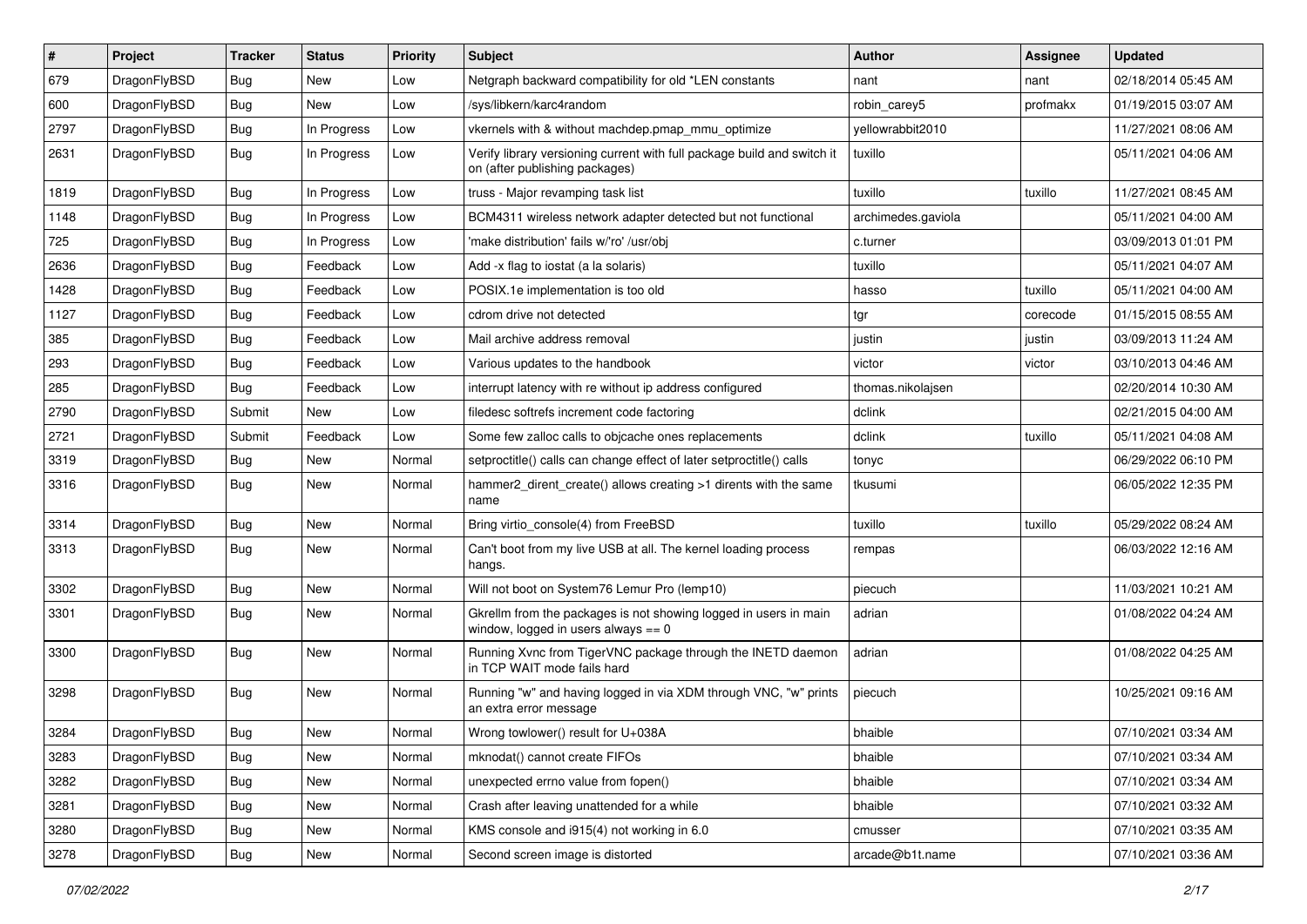| $\sharp$ | Project      | <b>Tracker</b> | <b>Status</b> | <b>Priority</b> | Subject                                                                             | <b>Author</b>     | Assignee | <b>Updated</b>      |
|----------|--------------|----------------|---------------|-----------------|-------------------------------------------------------------------------------------|-------------------|----------|---------------------|
| 3252     | DragonFlyBSD | <b>Bug</b>     | New           | Normal          | tcsetattr/tcgetattr set errno incorrectly on non-TTY                                | tonyc             |          | 10/26/2020 09:34 PM |
| 3249     | DragonFlyBSD | Bug            | New           | Normal          | HAMMER2 fsync(2) not working properly                                               | tkusumi           |          | 09/21/2020 07:07 AM |
| 3247     | DragonFlyBSD | <b>Bug</b>     | New           | Normal          | Kernel panic doing nothing much                                                     | phma              |          | 09/12/2020 11:40 PM |
| 3246     | DragonFlyBSD | <b>Bug</b>     | <b>New</b>    | Normal          | HAMMER2 unable to handle ENOSPC properly                                            | tkusumi           |          | 09/04/2020 11:11 AM |
| 3245     | DragonFlyBSD | Bug            | <b>New</b>    | Normal          | panic: free: guard1x fail, i915 load from loader.conf                               | polachok          |          | 08/21/2020 10:36 AM |
| 3243     | DragonFlyBSD | <b>Bug</b>     | <b>New</b>    | Normal          | SMART status not reported properly for SSD disks                                    | daftaupe          |          | 09/09/2020 11:03 PM |
| 3239     | DragonFlyBSD | Bug            | New           | Normal          | unable to SIGKILL glitched emacs                                                    | piecuch           |          | 05/26/2020 03:30 AM |
| 3238     | DragonFlyBSD | <b>Bug</b>     | <b>New</b>    | Normal          | race conditions when printing from vkernel console                                  | piecuch           |          | 05/19/2020 02:50 PM |
| 3235     | DragonFlyBSD | <b>Bug</b>     | <b>New</b>    | Normal          | Kernel panic in devfs_vnops.c                                                       | mneumann          |          | 04/28/2020 07:00 AM |
| 3231     | DragonFlyBSD | Bug            | New           | Normal          | wifi drops on 5.8                                                                   | tse               |          | 04/06/2020 05:08 AM |
| 3226     | DragonFlyBSD | Bug            | New           | Normal          | Xorg freezes in vm: thread stuck in "objtrm1"                                       | peeter            |          | 04/08/2020 02:10 AM |
| 3225     | DragonFlyBSD | Bug            | <b>New</b>    | Normal          | nfsd freeze when using qemu                                                         | tse               |          | 03/17/2020 11:52 AM |
| 3224     | DragonFlyBSD | <b>Bug</b>     | <b>New</b>    | Normal          | Kernel panic when trying to ping6                                                   | zhtw              |          | 03/08/2020 08:55 AM |
| 3222     | DragonFlyBSD | Bug            | New           | Normal          | gcc - undefined reference to '_atomic_load' (missing libatomic?)                    | mneumann          |          | 02/08/2020 02:45 AM |
| 3219     | DragonFlyBSD | <b>Bug</b>     | <b>New</b>    | Normal          | x11/xorg port can not be build                                                      | <b>UlasSAYGIN</b> |          | 03/31/2020 08:57 AM |
| 3218     | DragonFlyBSD | <b>Bug</b>     | New           | Normal          | Kernel panics are not sent to comconsole when booted over EFI                       | mqudsi            |          | 12/02/2019 08:52 PM |
| 3217     | DragonFlyBSD | Bug            | <b>New</b>    | Normal          | rescue tools: make install fails if rescue folder doesn't exist                     | t dfbsd           |          | 11/27/2019 08:16 PM |
| 3215     | DragonFlyBSD | <b>Bug</b>     | New           | Normal          | Hang in tcdrain(3) after write(3)                                                   | noloader          |          | 11/25/2019 03:08 PM |
| 3209     | DragonFlyBSD | Bug            | <b>New</b>    | Normal          | svc has some minor bugs                                                             | arcade@b1t.name   |          | 10/24/2019 09:08 AM |
| 3208     | DragonFlyBSD | Bug            | New           | Normal          | Crash related to nfsd                                                               | tse               |          | 06/11/2020 05:52 AM |
| 3199     | DragonFlyBSD | <b>Bug</b>     | <b>New</b>    | Normal          | PFS label not found panic                                                           | tse               |          | 08/21/2019 03:51 AM |
| 3197     | DragonFlyBSD | <b>Bug</b>     | New           | Normal          | DragonFly upgrades                                                                  | tse               |          | 04/18/2020 04:18 PM |
| 3196     | DragonFlyBSD | Bug            | New           | Normal          | test issue after redmine upgrade (2)                                                | tuxillo           |          | 07/05/2019 04:33 AM |
| 3189     | DragonFlyBSD | Bug            | New           | Normal          | Allow DragonFly Mail Agent to accept an alternate config via<br>command line switch | iang              |          | 08/16/2021 12:42 AM |
| 3184     | DragonFlyBSD | <b>Bug</b>     | <b>New</b>    | Normal          | tsleep(9) return value when PCATCH specified                                        | tkusumi           |          | 04/03/2019 06:49 AM |
| 3170     | DragonFlyBSD | Bug            | <b>New</b>    | Normal          | repeatable nfsd crash                                                               | tse               |          | 06/11/2020 05:52 AM |
| 3165     | DragonFlyBSD | <b>Bug</b>     | <b>New</b>    | Normal          | Looping at boot time                                                                | gop               |          | 12/28/2018 01:04 PM |
| 3157     | DragonFlyBSD | <b>Bug</b>     | New           | Normal          | TP-Link UE300 not working in 5.2-RELEASE                                            | tuxillo           |          | 11/15/2018 02:08 PM |
| 3143     | DragonFlyBSD | <b>Bug</b>     | New           | Normal          | assertion "0" failed in hammer2 inode xop chain sync                                | cbin              |          | 07/18/2018 12:50 PM |
| 3141     | DragonFlyBSD | <b>Bug</b>     | <b>New</b>    | Normal          | dhclient blocks boot process                                                        | rowo              |          | 12/16/2018 11:01 AM |
| 3139     | DragonFlyBSD | <b>Bug</b>     | New           | Normal          | USB Mouse Does Not Work in DragonflyBSD guest on VirtualBox                         | chiguy1256        |          | 06/24/2018 10:14 PM |
| 3134     | DragonFlyBSD | Bug            | New           | Normal          | RFC 3021 (/31 networks) appear to be unsupported                                    | jailbird          |          | 05/16/2018 11:03 PM |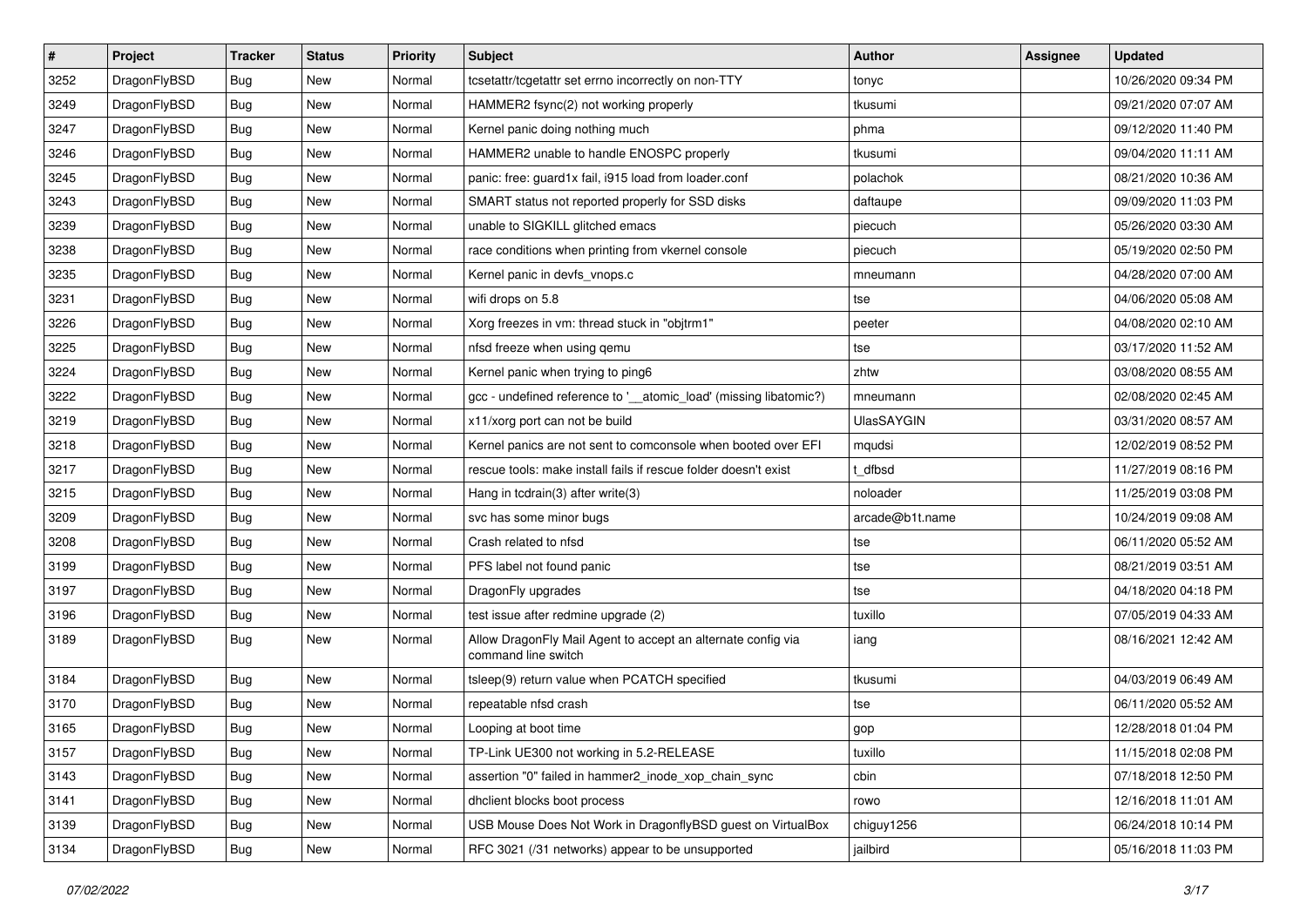| $\vert$ # | Project      | <b>Tracker</b> | <b>Status</b> | <b>Priority</b> | <b>Subject</b>                                                                                          | Author                 | Assignee | <b>Updated</b>      |
|-----------|--------------|----------------|---------------|-----------------|---------------------------------------------------------------------------------------------------------|------------------------|----------|---------------------|
| 3120      | DragonFlyBSD | <b>Bug</b>     | <b>New</b>    | Normal          | Intel AC 8260 firmware does not load                                                                    | Vintodrimmer           |          | 08/28/2018 03:30 AM |
| 3117      | DragonFlyBSD | <b>Bug</b>     | <b>New</b>    | Normal          | Problem with colours if "intel" video-driver used                                                       | dpostolov              |          | 01/07/2018 11:35 PM |
| 3116      | DragonFlyBSD | Bug            | New           | Normal          | da0 detects on very big volume if to _remove_ usb install stick and<br>reboot on Intel NUC5PPYH         | dpostolov              |          | 01/07/2018 09:40 PM |
| 3110      | DragonFlyBSD | Bug            | <b>New</b>    | Normal          | crash with ipfw3 under load                                                                             | bnegre82               |          | 12/09/2017 06:22 AM |
| 3076      | DragonFlyBSD | <b>Bug</b>     | New           | Normal          | sys/dev/netif/ig hal/e1000 ich8lan.c:1594: sanity checking mixup?                                       | dcb                    |          | 10/11/2017 01:58 AM |
| 3052      | DragonFlyBSD | Bug            | <b>New</b>    | Normal          | panic DragonFly v4.8.1-RELEASE by mounting a malformed NTFS<br>image [64.000]                           | open.source@ribose.com |          | 08/14/2017 03:22 AM |
| 3051      | DragonFlyBSD | Bug            | <b>New</b>    | Normal          | panic DragonFly v4.8.1-RELEASE by mounting a malformed NTFS<br>image [12.000]                           | open.source@ribose.com |          | 08/14/2017 03:20 AM |
| 3049      | DragonFlyBSD | <b>Bug</b>     | New           | Normal          | panic DragonFly v4.8.1-RELEASE by mounting a malformed<br>msdosfs image [12.128]                        | open.source@ribose.com |          | 08/14/2017 02:53 AM |
| 3047      | DragonFlyBSD | <b>Bug</b>     | <b>New</b>    | Normal          | HAMMER critical write error                                                                             | samuel                 |          | 06/19/2019 09:50 AM |
| 3036      | DragonFlyBSD | <b>Bug</b>     | <b>New</b>    | Normal          | panic in icmp redirect start() ASSERT IN NETISR(0)                                                      | tautolog               |          | 05/11/2017 07:27 PM |
| 3035      | DragonFlyBSD | Bug            | New           | Normal          | panic: assertion "cpu >= 0 && cpu < ncpus" failed in netisr_cpuport<br>at /usr/src/sys/net/netisr2.h:87 | masu                   |          | 05/11/2017 01:24 AM |
| 3029      | DragonFlyBSD | Bug            | New           | Normal          | Running DflyBSD 4.8 on FreeBSD bhyve as a guest                                                         | iron                   |          | 05/13/2022 04:33 AM |
| 3025      | DragonFlyBSD | Bug            | <b>New</b>    | Normal          | sys/dev/powermng/powernow/powernow.c:284: bad comparison?                                               | dcb                    |          | 09/23/2017 07:45 AM |
| 3022      | DragonFlyBSD | <b>Bug</b>     | New           | Normal          | sys/dev/netif/ath/ath/if_ath.c:2142: strange bitmask?                                                   | dcb                    |          | 04/11/2017 11:49 AM |
| 3018      | DragonFlyBSD | Bug            | New           | Normal          | sys/bus/u4b/wlan/if_run.c:5464]: (style) Redundant condition                                            | dcb                    |          | 04/11/2017 11:26 AM |
| 3006      | DragonFlyBSD | Bug            | New           | Normal          | boot0cfg: panic in kern_udev.c in function _udev_dict_set_cstr when<br>installing in VirtualBox         | MichiGreat             |          | 04/01/2017 02:22 PM |
| 2994      | DragonFlyBSD | Bug            | <b>New</b>    | Normal          | Intermittent boot hangs after git: hammer - HAMMER Version 7                                            | davshao                |          | 03/30/2017 02:06 PM |
| 2972      | DragonFlyBSD | Bug            | New           | Normal          | ipfw3 "deny to me" does not work correctly                                                              | mneumann               |          | 12/27/2016 12:11 PM |
| 2970      | DragonFlyBSD | Bug            | New           | Normal          | kernel 4.7: "Is -I" causes panic on UDF filesystem: "bgetvp -<br>overlapping buffer"                    | peeter                 |          | 12/21/2016 02:46 AM |
| 2936      | DragonFlyBSD | Bug            | <b>New</b>    | Normal          | loader.efi crashes while loading kernel                                                                 | spaceille              |          | 08/20/2016 06:17 AM |
| 2924      | DragonFlyBSD | Bug            | New           | Normal          | cat -v fails to tag characters in extended table with M- prefix with<br>some locales                    | sevan                  |          | 07/11/2016 07:18 AM |
| 2917      | DragonFlyBSD | Bug            | <b>New</b>    | Normal          | da8: reading primary partition table: error accessing offset<br>000000000000 for 512                    | liweitianux            |          | 05/11/2021 08:43 PM |
| 2898      | DragonFlyBSD | Bug            | New           | Normal          | HAMMER panic                                                                                            | pavalos                |          | 11/03/2018 07:05 AM |
| 2892      | DragonFlyBSD | Bug            | New           | Normal          | swap pager:indefinite wait bufferf error                                                                | <b>Ihmwzy</b>          |          | 02/21/2016 10:32 PM |
| 2891      | DragonFlyBSD | <b>Bug</b>     | New           | Normal          | Kernel panic in IEEE802.11 related code                                                                 | shamaz                 |          | 05/29/2016 05:49 PM |
| 2890      | DragonFlyBSD | <b>Bug</b>     | New           | Normal          | not able to boot usb installer on Toshiba Chromebook 2                                                  | johnnywhishbone        |          | 02/22/2016 03:42 AM |
| 2886      | DragonFlyBSD | <b>Bug</b>     | New           | Normal          | dragonfly mail agent: sending a testmail causes high system load                                        | worf                   |          | 02/05/2016 05:53 AM |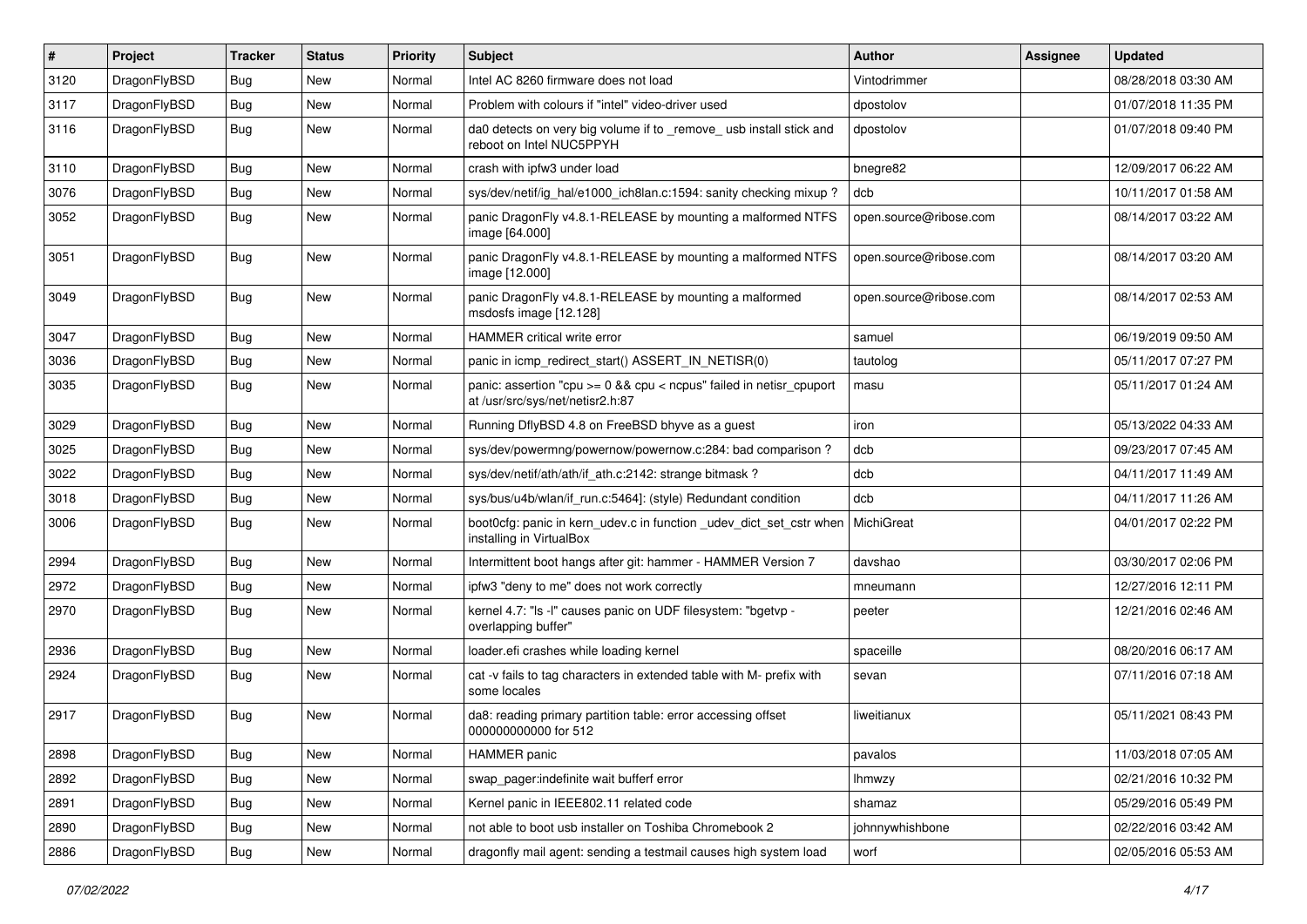| #    | Project      | <b>Tracker</b> | <b>Status</b> | <b>Priority</b> | Subject                                                                                                                                                  | <b>Author</b>    | Assignee | <b>Updated</b>      |
|------|--------------|----------------|---------------|-----------------|----------------------------------------------------------------------------------------------------------------------------------------------------------|------------------|----------|---------------------|
| 2881 | DragonFlyBSD | Bug            | New           | Normal          | Pulseaudio hangs/resets system when starting X11                                                                                                         | mneumann         |          | 01/09/2016 03:08 AM |
| 2874 | DragonFlyBSD | Bug            | New           | Normal          | make world DESTDIR=/emptydir fails                                                                                                                       | pascii           |          | 12/25/2015 07:04 AM |
| 2863 | DragonFlyBSD | Bug            | New           | Normal          | HAMMER synch tid is zero                                                                                                                                 | shamaz           |          | 12/12/2015 11:24 PM |
| 2857 | DragonFlyBSD | Bug            | New           | Normal          | hammer stalls via bitcoin-gt                                                                                                                             | tkusumi          |          | 11/30/2015 06:52 AM |
| 2852 | DragonFlyBSD | Bug            | New           | Normal          | Hammer File System - hangs on undo during system boot / mount -<br>will not recover on DragonFlyBSD newer than 3.6.0                                     | abale            |          | 05/11/2021 04:07 AM |
| 2840 | DragonFlyBSD | Bug            | New           | Normal          | wrong voltage is reported                                                                                                                                | yellowrabbit2010 |          | 09/11/2015 06:09 PM |
| 2835 | DragonFlyBSD | Bug            | New           | Normal          | /usr/include/c++/5.0/bits/c++locale.h likes<br>POSIX_C_SOURCE>=200809                                                                                    | davshao          |          | 11/18/2015 03:40 AM |
| 2822 | DragonFlyBSD | <b>Bug</b>     | New           | Normal          | USB 3.0 stick throws "reading primary partition table: error<br>accessing offset 000[] for 152" error, while the stick works on any<br>other OS I tested | revuwa           | profmakx | 06/29/2015 05:56 AM |
| 2820 | DragonFlyBSD | Bug            | New           | Normal          | TP-Link USB Wi-Fi adapter cannot be reattached to the system                                                                                             | shamaz           |          | 05/22/2015 09:45 PM |
| 2816 | DragonFlyBSD | Bug            | New           | Normal          | A multitasking process being debugged can get stuck                                                                                                      | phma             |          | 05/19/2015 03:57 AM |
| 2812 | DragonFlyBSD | Bug            | <b>New</b>    | Normal          | Panic on Intel DE3815TYKHE                                                                                                                               | tmorp            |          | 05/14/2015 03:14 PM |
| 2809 | DragonFlyBSD | Bug            | New           | Normal          | hammer mirror-stream                                                                                                                                     | masu             |          | 04/10/2015 12:33 AM |
| 2808 | DragonFlyBSD | Bug            | <b>New</b>    | Normal          | X freeze by switching between X and VT - results in black screen                                                                                         | lukesky333       |          | 05/11/2021 03:55 AM |
| 2806 | DragonFlyBSD | Bug            | New           | Normal          | failed to configure a link-local address on ath0 (errno = 22)                                                                                            | Chingyuan        |          | 05/25/2021 01:00 AM |
| 2803 | DragonFlyBSD | Bug            | New           | Normal          | HAMMER: Warning: UNDO area too small!                                                                                                                    | ftigeot          |          | 03/11/2015 03:42 PM |
| 2802 | DragonFlyBSD | Bug            | New           | Normal          | USB Wifi urtwn0 crash from cd boot                                                                                                                       | opvalues         |          | 03/10/2015 01:07 AM |
| 2799 | DragonFlyBSD | Bug            | <b>New</b>    | Normal          | Fatal trap 12 caused by moused(8) -p /dev/cual0                                                                                                          | opvalues         |          | 03/04/2015 11:01 PM |
| 2788 | DragonFlyBSD | Bug            | New           | Normal          | ioctl GSLICEINFO: Not working for vnode slice                                                                                                            | mneumann         |          | 02/12/2015 07:49 AM |
| 2746 | DragonFlyBSD | <b>Bug</b>     | New           | Normal          | some fraction of xterms started from the xmonad window manager<br>get killed with SIGALRM                                                                | isenmann         | profmakx | 12/28/2014 02:51 AM |
| 2738 | DragonFlyBSD | <b>Bug</b>     | New           | Normal          | Hammer: Strange behavior when trying to recover old version of<br>moved file                                                                             | roland           |          | 11/20/2014 08:02 AM |
| 2712 | DragonFlyBSD | <b>Bug</b>     | <b>New</b>    | Normal          | connect(2) returns EINVAL when retrying after ECONNREFUSED                                                                                               | jorisgio         |          | 08/14/2014 05:31 PM |
| 2708 | DragonFlyBSD | <b>Bug</b>     | New           | Normal          | unable to send TCP nor UDP on age(4) interface                                                                                                           | dermiste         |          | 05/11/2021 03:54 AM |
| 2688 | DragonFlyBSD | Bug            | New           | Normal          | 67613368bdda7 Fix wrong checks for U4B presence Asrock Z77M<br>difficulty detecting USB keyboard                                                         | davshao          |          | 06/28/2014 07:08 PM |
| 2687 | DragonFlyBSD | <b>Bug</b>     | New           | Normal          | natacontrol software RAID in installer                                                                                                                   | csmelosky        |          | 06/22/2014 12:03 PM |
| 2674 | DragonFlyBSD | <b>Bug</b>     | <b>New</b>    | Normal          | <b>GPT Support</b>                                                                                                                                       | ftigeot          |          | 12/28/2015 02:54 PM |
| 2652 | DragonFlyBSD | Bug            | New           | Normal          | 189a0ff3761b47  ix: Implement MSI-X support locks up Lenovo<br>S <sub>10</sub> Intel Atom n <sub>270</sub>                                               | davshao          |          | 05/14/2014 01:55 AM |
| 2647 | DragonFlyBSD | Bug            | New           | Normal          | HAMMER panic on 3.6.0                                                                                                                                    | tuxillo          |          | 05/11/2021 03:54 AM |
| 2645 | DragonFlyBSD | <b>Bug</b>     | New           | Normal          | panic with dsched fq and ioprio                                                                                                                          | jyoung15         |          | 02/20/2014 07:29 AM |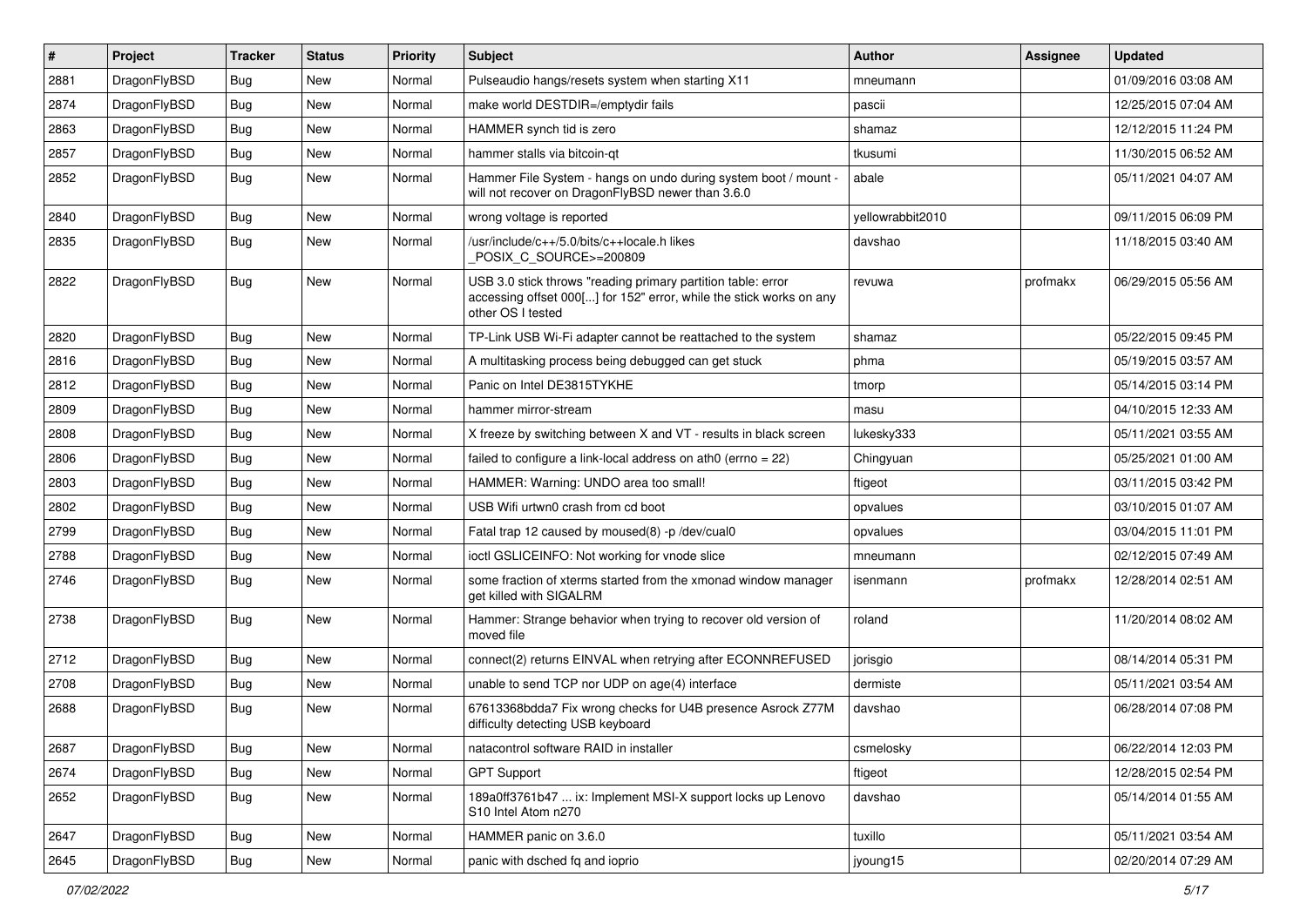| $\pmb{\#}$ | Project      | <b>Tracker</b> | <b>Status</b> | <b>Priority</b> | Subject                                                                                                                      | <b>Author</b>     | <b>Assignee</b> | <b>Updated</b>      |
|------------|--------------|----------------|---------------|-----------------|------------------------------------------------------------------------------------------------------------------------------|-------------------|-----------------|---------------------|
| 2641       | DragonFlyBSD | Bug            | <b>New</b>    | Normal          | Panic when loading natapci as module                                                                                         | tuxillo           |                 | 05/11/2021 03:54 AM |
| 2630       | DragonFlyBSD | Bug            | New           | Normal          | Bring in latest iconv fixes from FreeBSD10 as well as csmapper<br>updates                                                    | tuxillo           |                 | 05/11/2021 03:54 AM |
| 2629       | DragonFlyBSD | Bug            | <b>New</b>    | Normal          | Replace gcc44 with llvm34, clang34, and libc++                                                                               | tuxillo           |                 | 06/02/2014 02:30 PM |
| 2626       | DragonFlyBSD | Bug            | New           | Normal          | iwn driver drops with error: "firmware error 'iwn_intr: fatal firmware<br>error"                                             | rodyaj            |                 | 01/09/2014 05:50 AM |
| 2622       | DragonFlyBSD | Bug            | <b>New</b>    | Normal          | VAIO FIT15E fn keys support                                                                                                  | nonsolosoft       |                 | 12/31/2013 01:31 AM |
| 2621       | DragonFlyBSD | Bug            | <b>New</b>    | Normal          | core dump using cdrom                                                                                                        | nonsolosoft       |                 | 12/27/2013 12:43 AM |
| 2620       | DragonFlyBSD | Bug            | <b>New</b>    | Normal          | moused problem                                                                                                               | FilippoMo         |                 | 12/20/2013 10:32 AM |
| 2619       | DragonFlyBSD | Bug            | <b>New</b>    | Normal          | DragonFly 3.6 can't be installed on a 6TB volume                                                                             | ftigeot           |                 | 02/23/2014 11:55 PM |
| 2618       | DragonFlyBSD | Bug            | <b>New</b>    | Normal          | mouse problem on RELEASE-3 6 0                                                                                               | FilippoMo         |                 | 12/20/2013 03:26 AM |
| 2611       | DragonFlyBSD | Bug            | <b>New</b>    | Normal          | Change in IP address results in network not working                                                                          | phma              |                 | 12/05/2013 07:55 PM |
| 2609       | DragonFlyBSD | Bug            | New           | Normal          | master: panic: assertion<br>"LWKT_TOKEN_HELD_ANY(vm_object_token(object))" failed in<br>swp_pager_lookup                     | thomas.nikolajsen |                 | 11/28/2013 11:36 AM |
| 2604       | DragonFlyBSD | <b>Bug</b>     | <b>New</b>    | Normal          | dell laptop does not boot with LATEST                                                                                        | isenmann          |                 | 11/20/2013 02:07 AM |
| 2598       | DragonFlyBSD | Bug            | <b>New</b>    | Normal          | i386 via USB Booting                                                                                                         | mbzadegan         |                 | 10/21/2013 02:28 AM |
| 2595       | DragonFlyBSD | Bug            | <b>New</b>    | Normal          | DragonFly 3.4.3 crashes on SUN Blade X6250 with Qlogic ISP 2432<br>FC card                                                   | Turvamies         |                 | 10/07/2013 11:53 AM |
| 2587       | DragonFlyBSD | Bug            | <b>New</b>    | Normal          | SATA DVD writer not detected by DragonFly                                                                                    | srussell          |                 | 09/04/2020 08:55 AM |
| 2586       | DragonFlyBSD | <b>Bug</b>     | <b>New</b>    | Normal          | pf: "modulate" state seems problematic                                                                                       | srussell          |                 | 09/25/2013 07:36 PM |
| 2585       | DragonFlyBSD | Bug            | New           | Normal          | Dfly 3.4.3 on ESXi 5.1, HP Smart Array P410 passthrough<br>recognised, but not functioning                                   | yggdrasil         | swildner        | 05/09/2022 08:14 AM |
| 2577       | DragonFlyBSD | Bug            | <b>New</b>    | Normal          | virtio-blk iops performance is cpu limited on high end devices                                                               | $g$ js278         | vsrinivas       | 08/01/2013 02:28 PM |
| 2569       | DragonFlyBSD | Bug            | <b>New</b>    | Normal          | ctime NFS                                                                                                                    | ferney            |                 | 08/11/2013 04:35 AM |
| 2568       | DragonFlyBSD | Bug            | <b>New</b>    | Normal          | AHCI panic                                                                                                                   | josepht           |                 | 06/07/2013 05:52 PM |
| 2565       | DragonFlyBSD | <b>Bug</b>     | <b>New</b>    | Normal          | "ifconfig ix0 up" panic                                                                                                      | Itpig402a         |                 | 06/03/2013 05:46 AM |
| 2557       | DragonFlyBSD | Bug            | <b>New</b>    | Normal          | stock 3.4.1 kernel halts during booting if dm and dm_target_crypt<br>are loaded and RAID controller is present               | phma              |                 | 05/12/2013 10:38 PM |
| 2544       | DragonFlyBSD | Bug            | <b>New</b>    | Normal          | live DVD system boot (menu option 1) caused db> prompt on<br>PE1950                                                          | estrabd           |                 | 05/11/2021 03:54 AM |
| 2535       | DragonFlyBSD | Bug            | New           | Normal          | Imap processes apparentlt blocked on disk I/O                                                                                | ftigeot           |                 | 04/02/2013 09:31 AM |
| 2531       | DragonFlyBSD | <b>Bug</b>     | New           | Normal          | camcontrol fails to disable APM                                                                                              | m.lombardi85      |                 | 03/23/2013 12:28 PM |
| 2526       | DragonFlyBSD | <b>Bug</b>     | New           | Normal          | hammer cleanup doesn't run on first day of DST                                                                               | pavalos           |                 | 10/18/2016 05:28 PM |
| 2520       | DragonFlyBSD | <b>Bug</b>     | New           | Normal          | panic: assertion "IS_SERIALIZED((ifp->if_serializer))" failed in<br>if default serialize assert at /usr/src/sys/net/if.c:437 | ano               |                 | 03/09/2013 12:14 AM |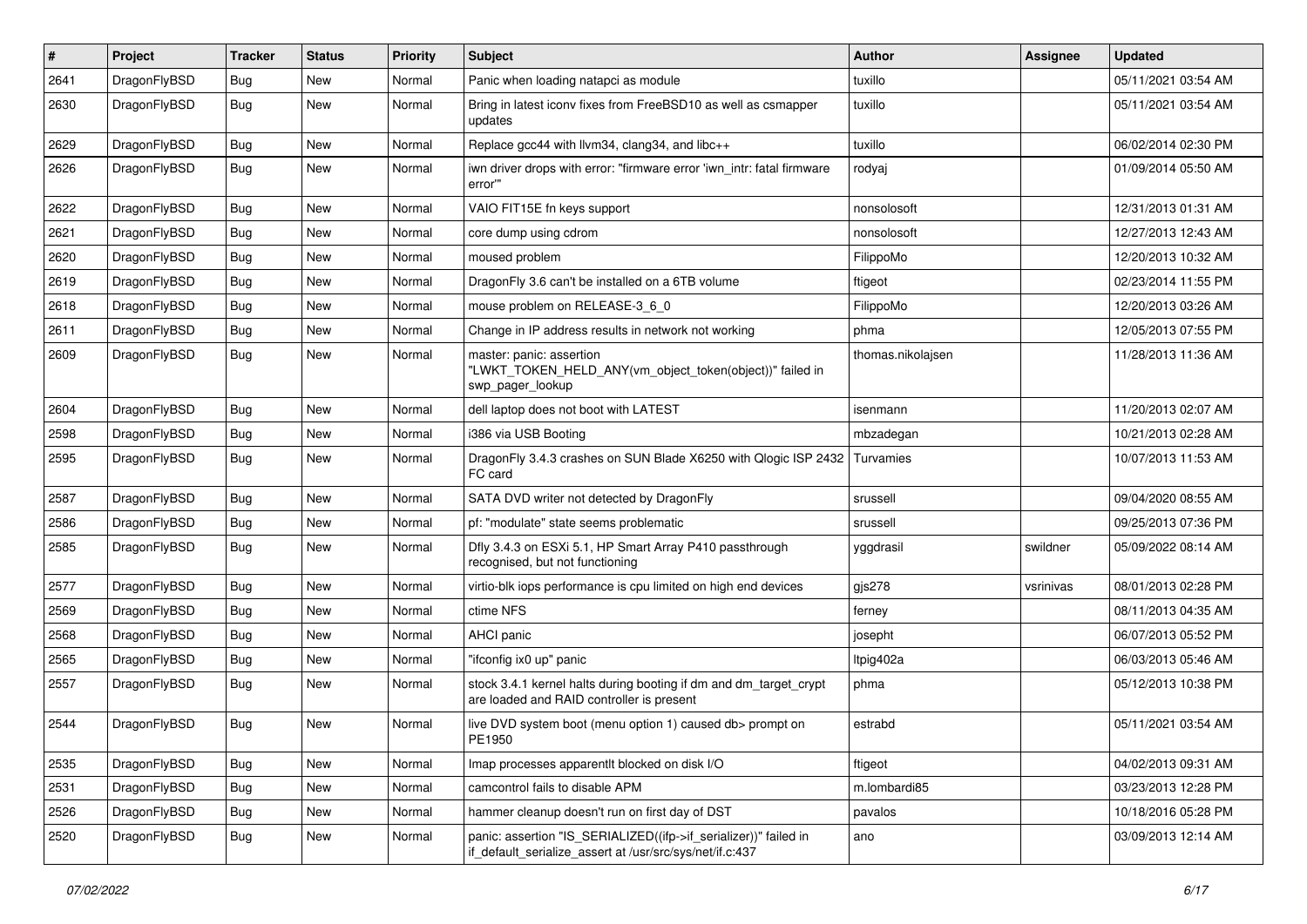| $\sharp$ | Project      | <b>Tracker</b> | <b>Status</b> | <b>Priority</b> | Subject                                                                                | <b>Author</b>     | Assignee  | <b>Updated</b>      |
|----------|--------------|----------------|---------------|-----------------|----------------------------------------------------------------------------------------|-------------------|-----------|---------------------|
| 2509     | DragonFlyBSD | <b>Bug</b>     | New           | Normal          | Redefinition of DIRBLKSIZ in restore(8)                                                | swildner          |           | 06/04/2022 04:40 AM |
| 2498     | DragonFlyBSD | <b>Bug</b>     | New           | Normal          | DFBSD v3.2.2-RELEASE - LIST_FIRST(&bp->b_dep) == NULL"<br>failed in vfs vmio release   | tuxillo           |           | 05/31/2022 04:09 PM |
| 2496     | DragonFlyBSD | <b>Bug</b>     | New           | Normal          | NTFS malloc limit exceeded                                                             | plasmob           | tuxillo   | 02/19/2013 08:47 AM |
| 2493     | DragonFlyBSD | Bug            | <b>New</b>    | Normal          | vidcontrol: invalid video mode name                                                    | Svarov            |           | 01/24/2013 09:55 AM |
| 2490     | DragonFlyBSD | <b>Bug</b>     | New           | Normal          | nmalloc should color addresses to avoid cache bank conflictsw                          | vsrinivas         |           | 06/10/2014 05:51 AM |
| 2489     | DragonFlyBSD | <b>Bug</b>     | New           | Normal          | nmalloc doesn't cache VA for allocations > 8KB                                         | vsrinivas         |           | 06/10/2014 05:51 AM |
| 2473     | DragonFlyBSD | <b>Bug</b>     | <b>New</b>    | Normal          | Kernel crash when trying to up the wpi0 device (Dfly<br>v3.3.0.758.g47388-DEVELOPMENT) | tomaz             |           | 02/24/2014 08:50 AM |
| 2453     | DragonFlyBSD | <b>Bug</b>     | New           | Normal          | panic: assertion "gd->gd_spinlocks == 0" failed                                        | Johannes.Hofmann  |           | 11/12/2012 12:54 PM |
| 2444     | DragonFlyBSD | <b>Bug</b>     | <b>New</b>    | Normal          | Crash during Hammer overnight cleanup                                                  | justin            |           | 11/04/2012 07:58 AM |
| 2436     | DragonFlyBSD | <b>Bug</b>     | <b>New</b>    | Normal          | panic: assertion "lp->lwp_qcpu == dd->cpuid" failed in<br>dfly_acquire_curproc         | thomas.nikolajsen |           | 01/23/2013 11:07 AM |
| 2434     | DragonFlyBSD | <b>Bug</b>     | New           | Normal          | BTX Halted - Boot fails on USB/GUI                                                     | lucmv             |           | 10/17/2012 08:12 PM |
| 2430     | DragonFlyBSD | <b>Bug</b>     | <b>New</b>    | Normal          | Alternate Password Hash method                                                         | robin.carey1      |           | 10/07/2012 06:28 AM |
| 2416     | DragonFlyBSD | <b>Bug</b>     | New           | Normal          | ".' entry can be removed on mounted nfs filesystem                                     | ftigeot           | tuxillo   | 06/03/2014 04:40 AM |
| 2412     | DragonFlyBSD | <b>Bug</b>     | New           | Normal          | wlan0 fails to get address via dhclient                                                | nonsolosoft       |           | 08/30/2012 05:55 AM |
| 2389     | DragonFlyBSD | <b>Bug</b>     | <b>New</b>    | Normal          | computer crashed while listing processes                                               | phma              |           | 06/18/2012 02:49 PM |
| 2387     | DragonFlyBSD | <b>Bug</b>     | New           | Normal          | hammer ignores -t during dedup                                                         | phma              |           | 06/17/2012 12:30 PM |
| 2371     | DragonFlyBSD | <b>Bug</b>     | New           | Normal          | Timezone problem with America/Sao Paulo                                                | raitech           |           | 05/17/2012 01:42 PM |
| 2370     | DragonFlyBSD | <b>Bug</b>     | New           | Normal          | panic: ffs_valloc: dup alloc                                                           | marino            | vsrinivas | 02/01/2013 09:28 AM |
| 2369     | DragonFlyBSD | <b>Bug</b>     | New           | Normal          | panic: Bad link elm 0xffffffe07edf6068 next->prev != elm                               | jaydg             |           | 08/15/2012 03:04 AM |
| 2331     | DragonFlyBSD | Bug            | New           | Normal          | reading mouse mode from unopen file descriptor hangs mouse<br>driver                   | phma              |           | 03/14/2012 09:43 AM |
| 2329     | DragonFlyBSD | Bug            | New           | Normal          | ibm x3550 & acpi                                                                       | ano               |           | 06/03/2014 11:37 AM |
| 2324     | DragonFlyBSD | Bug            | <b>New</b>    | Normal          | natacotrol support > 2TB not working even after the ftigeot patch                      | zenny             |           | 03/03/2012 01:00 AM |
| 2319     | DragonFlyBSD | <b>Bug</b>     | New           | Normal          | crypt/passwd forward compat                                                            | c.turner1         |           | 02/28/2012 12:39 PM |
| 2316     | DragonFlyBSD | <b>Bug</b>     | <b>New</b>    | Normal          | Ungraceful invalid password handling for adding a new user in the<br>installer         | rune              |           | 04/27/2012 11:23 PM |
| 2311     | DragonFlyBSD | <b>Bug</b>     | <b>New</b>    | Normal          | Xorg crash having something to do with drm                                             | phma              |           | 02/22/2012 09:59 AM |
| 2308     | DragonFlyBSD | <b>Bug</b>     | New           | Normal          | System freeze when unloading snd_hda                                                   | jaydg             |           | 02/19/2012 07:15 AM |
| 2306     | DragonFlyBSD | <b>Bug</b>     | New           | Normal          | a crash starts the kernel debugger in text mode, but just reboots in $X \mid p$ hma    |                   |           | 02/11/2012 08:02 PM |
| 2297     | DragonFlyBSD | <b>Bug</b>     | New           | Normal          | strange NFS (client) error messages / problems                                         | Anonymous         |           | 02/19/2012 02:59 PM |
| 2292     | DragonFlyBSD | <b>Bug</b>     | New           | Normal          | re interface with jumbo frames (mtu larger than 1500) hangs after<br>some traffic      | Anonymous         |           | 01/31/2012 12:11 AM |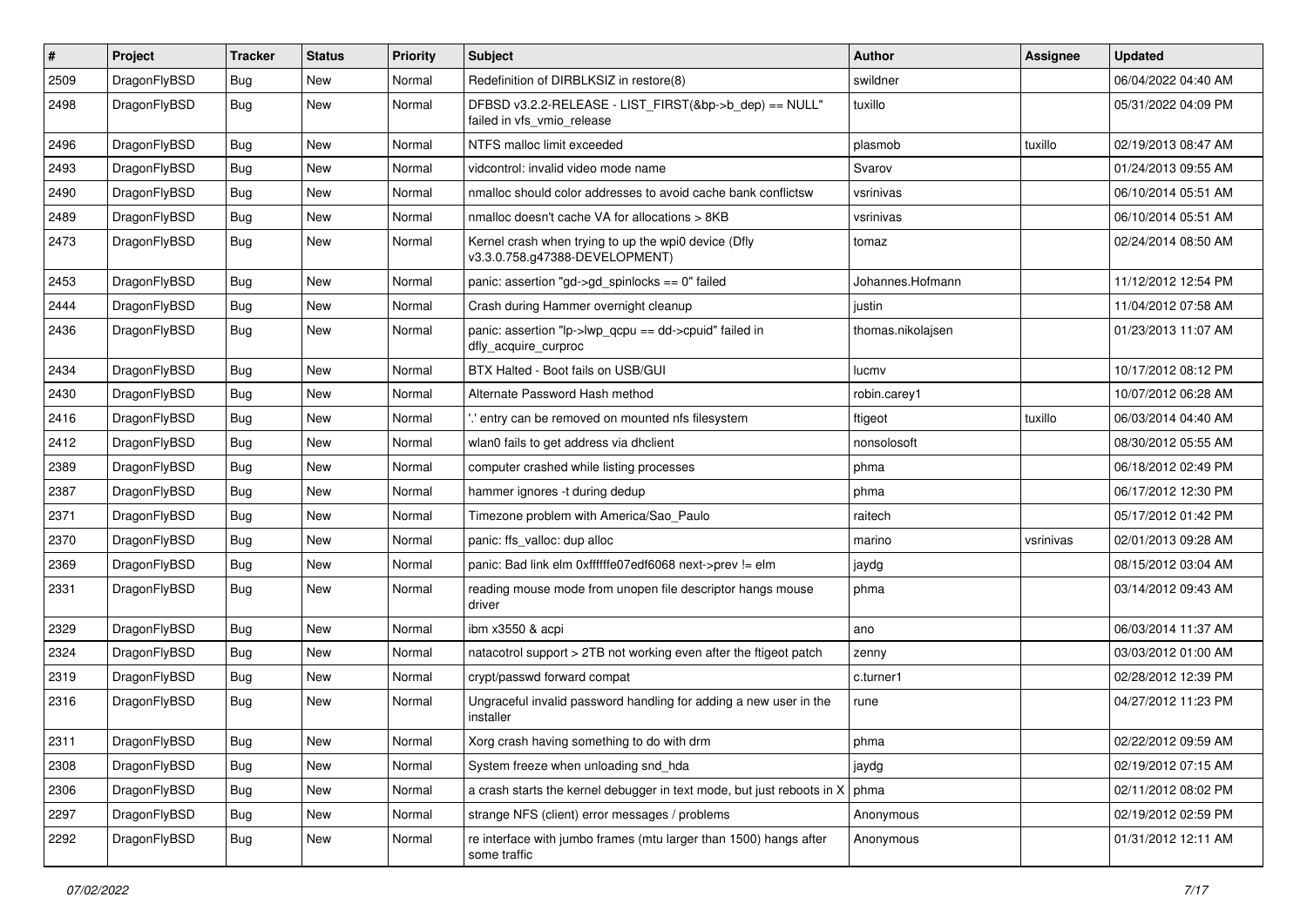| $\pmb{\#}$ | Project      | <b>Tracker</b> | <b>Status</b> | <b>Priority</b> | Subject                                                                                                    | <b>Author</b> | Assignee  | <b>Updated</b>      |
|------------|--------------|----------------|---------------|-----------------|------------------------------------------------------------------------------------------------------------|---------------|-----------|---------------------|
| 2287       | DragonFlyBSD | Bug            | New           | Normal          | HAMMER(ROOT) Illegal UNDO TAIL signature at<br>300000001967c000                                            | y0n3t4n1      |           | 11/07/2018 01:22 AM |
| 2283       | DragonFlyBSD | Bug            | <b>New</b>    | Normal          | DFBSD DragonFly v2.13.0.957.g4f459 - pmap_release: page<br>should already be gone 0xc27120bc               | tuxillo       |           | 01/23/2012 03:03 AM |
| 2265       | DragonFlyBSD | Bug            | New           | Normal          | mbsrtowcs does not properly handle invalid mbstate_t in ps                                                 | c.turner1     | swildner  | 01/10/2012 07:56 PM |
| 2254       | DragonFlyBSD | Bug            | New           | Normal          | panic: assertion "ref < &td->td_toks_end" failed in lwkt_gettoken at<br>/usr/src/sys/kern/lwkt_token.c:588 | eocallaghan   |           | 12/05/2011 10:21 PM |
| 2250       | DragonFlyBSD | Bug            | <b>New</b>    | Normal          | Kernel panic                                                                                               | adamk         |           | 11/23/2018 01:10 AM |
| 2248       | DragonFlyBSD | Bug            | New           | Normal          | sysctl panic                                                                                               | pavalos       |           | 11/23/2011 06:23 PM |
| 2245       | DragonFlyBSD | Bug            | New           | Normal          | panic: assertion "ref < &td->td_toks_end" failed in lwkt_gettoken at<br>/usr/src/sys/kern/lwkt_token.c:588 | juanfra684    |           | 11/22/2011 07:41 PM |
| 2224       | DragonFlyBSD | Bug            | <b>New</b>    | Normal          | v2.13.0.291.gaa7ec - Panic on fq while installing world                                                    | tuxillo       |           | 11/18/2011 01:40 AM |
| 2210       | DragonFlyBSD | Bug            | <b>New</b>    | Normal          | Bugtracker cannot assign default project for new users                                                     | ahuete.devel  |           | 11/17/2011 11:30 AM |
| 2199       | DragonFlyBSD | Bug            | New           | Normal          | screen segfaults if utmpx isn't present                                                                    | pavalos       |           | 11/15/2011 10:52 PM |
| 2182       | DragonFlyBSD | Bug            | New           | Normal          | if msk PHY FIFO underrun/overflow                                                                          | nonsolosoft   |           | 09/03/2012 06:39 AM |
| 2171       | DragonFlyBSD | Bug            | New           | Normal          | DFBSD v2.13.0.151.gdc8442 - panic: assertion "(*ptep &<br>$(PG_MANAGED PG_V)) == PG_V"$                    | tuxillo       |           | 11/04/2011 05:06 PM |
| 2167       | DragonFlyBSD | Bug            | <b>New</b>    | Normal          | shutdown/reboot fails after uptime msg                                                                     | marino        |           | 11/28/2011 03:01 AM |
| 2166       | DragonFlyBSD | Bug            | New           | Normal          | DFBSD v2.13.0.109.g05b9d - Strange lockups                                                                 | tuxillo       |           | 10/29/2011 11:20 AM |
| 2164       | DragonFlyBSD | Bug            | New           | Normal          | panic on reboot from usb.                                                                                  | eocallaghan   |           | 10/27/2011 09:29 AM |
| 2161       | DragonFlyBSD | Bug            | <b>New</b>    | Normal          | Outdated xorg.conf file gets installed into etc and screws up mouse                                        | eocallaghan   |           | 10/27/2011 01:51 PM |
| 2158       | DragonFlyBSD | Bug            | <b>New</b>    | Normal          | iwn panics with assertion on boot.                                                                         | eocallaghan   |           | 10/24/2011 04:13 PM |
| 2154       | DragonFlyBSD | Bug            | <b>New</b>    | Normal          | vkernel copyout() doesn't return EFAULT on error                                                           | vsrinivas     |           | 10/20/2011 03:53 AM |
| 2153       | DragonFlyBSD | Bug            | <b>New</b>    | Normal          | Too many unuseful warnings at boot                                                                         | juanfra684    |           | 10/18/2011 10:16 PM |
| 2138       | DragonFlyBSD | Bug            | New           | Normal          | > 100% CPU usage                                                                                           | robin.carey1  |           | 09/26/2011 12:20 PM |
| 2136       | DragonFlyBSD | Bug            | <b>New</b>    | Normal          | socketpair() doesn't free file descriptors on copyout failure                                              | vsrinivas     |           | 04/05/2013 09:13 AM |
| 2129       | DragonFlyBSD | Bug            | <b>New</b>    | Normal          | DFBSD v2.11.0.661.gf9438 i386 - panic: lockmgr thrd sleep                                                  | tuxillo       |           | 09/05/2011 09:49 AM |
| 2125       | DragonFlyBSD | Bug            | New           | Normal          | Weird garbage in dmesg                                                                                     | herrgard      |           | 08/30/2011 08:04 PM |
| 2124       | DragonFlyBSD | Bug            | New           | Normal          | getty repeating too quickly on port /dev/ttyv0                                                             | sgeorge.ml    |           | 09/01/2011 04:28 AM |
| 2123       | DragonFlyBSD | Bug            | New           | Normal          | hammer is losing files                                                                                     | schmir        |           | 08/30/2011 07:56 PM |
| 2115       | DragonFlyBSD | Bug            | New           | Normal          | [msk] system freeze after receive some paquet                                                              | bsdsx         |           | 08/22/2011 10:22 AM |
| 2113       | DragonFlyBSD | <b>Bug</b>     | New           | Normal          | nmalloc threaded program fork leak                                                                         | vsrinivas     | vsrinivas | 08/11/2011 07:25 PM |
| 2107       | DragonFlyBSD | Bug            | New           | Normal          | 2.10.1 sata dvd drive issue                                                                                | ausppc        |           | 07/31/2011 08:41 PM |
| 2104       | DragonFlyBSD | <b>Bug</b>     | New           | Normal          | network configuration seg. fault on install CD                                                             | navratil      |           | 07/26/2011 07:55 AM |
| 2099       | DragonFlyBSD | <b>Bug</b>     | New           | Normal          | page fault panic in vm system                                                                              | pavalos       |           | 07/10/2011 08:51 AM |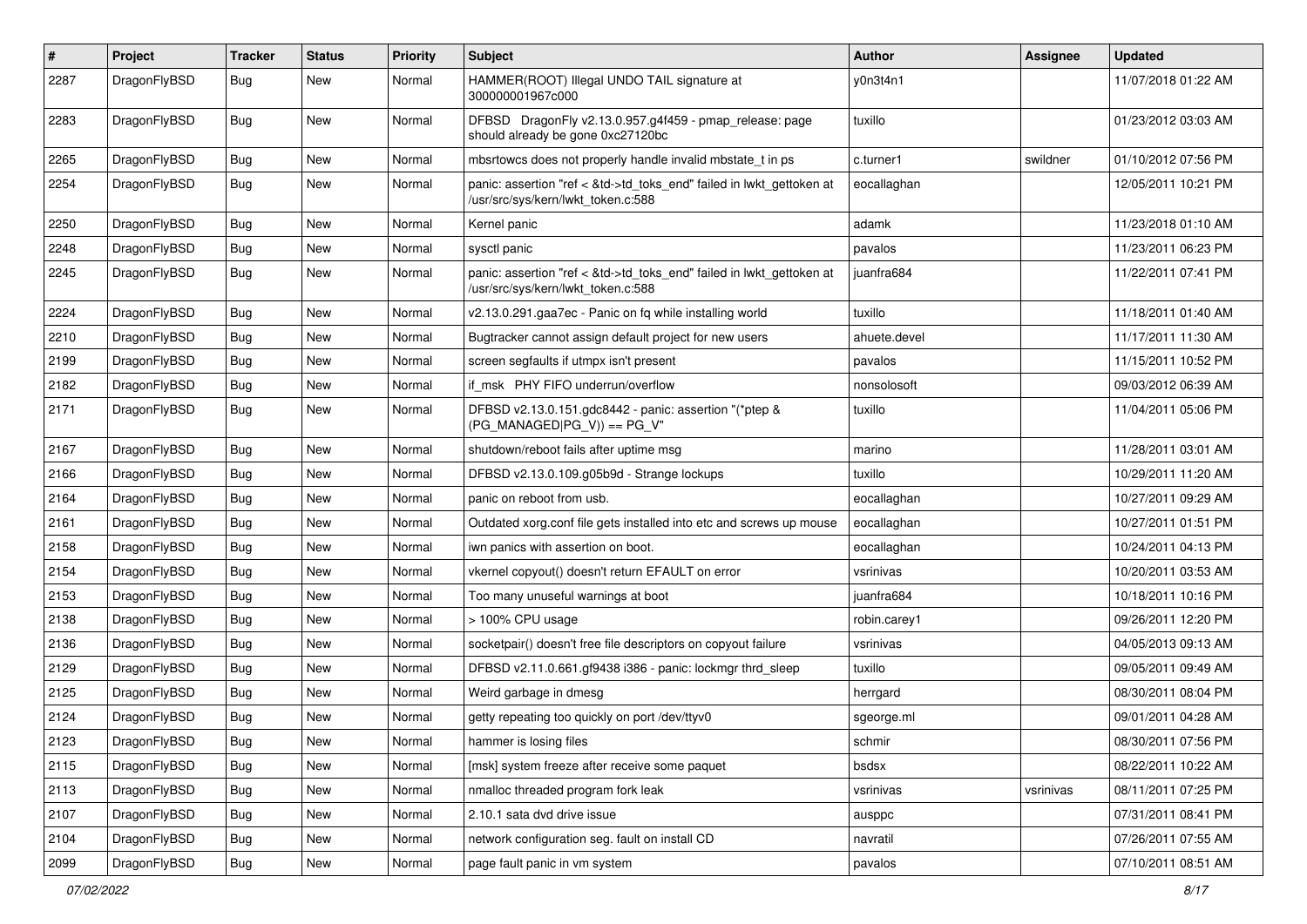| $\sharp$ | Project      | <b>Tracker</b> | <b>Status</b> | <b>Priority</b> | Subject                                                                        | <b>Author</b>     | Assignee | <b>Updated</b>      |
|----------|--------------|----------------|---------------|-----------------|--------------------------------------------------------------------------------|-------------------|----------|---------------------|
| 2094     | DragonFlyBSD | <b>Bug</b>     | New           | Normal          | Segfault when gdb printing backtrace from core dump                            | greenrd           |          | 06/25/2011 04:14 PM |
| 2092     | DragonFlyBSD | Bug            | New           | Normal          | Panic: Bad link elm 0x next->prev != elm                                       | masterblaster     | dillon   | 12/04/2011 12:49 PM |
| 2085     | DragonFlyBSD | <b>Bug</b>     | <b>New</b>    | Normal          | panic: assertion: (m->flags & PG_MAPPED) == 0 in<br>vm_page_free_toq           | vsrinivas         |          | 06/10/2011 07:48 AM |
| 2084     | DragonFlyBSD | Bug            | <b>New</b>    | Normal          | DFBSD v2.11.0.242.g4d317 - panic: zone: entry not free                         | tuxillo           |          | 07/03/2012 01:23 AM |
| 2082     | DragonFlyBSD | <b>Bug</b>     | New           | Normal          | dfbsd 2.10.1 amd64 - mc port build error with 'bmake bin-install'              | sun-doctor        |          | 05/25/2011 07:18 PM |
| 2080     | DragonFlyBSD | <b>Bug</b>     | New           | Normal          | panic: lockmgr thrd sleep: called from interrupt, ipi, or hard code<br>section | rumcic            |          | 05/30/2011 05:06 PM |
| 2078     | DragonFlyBSD | Bug            | <b>New</b>    | Normal          | DFBSD i386 v2.11.0.201.g3ed2f - Panic during installworld into a<br>vn0 device | tuxillo           |          | 05/19/2011 07:50 PM |
| 2077     | DragonFlyBSD | <b>Bug</b>     | <b>New</b>    | Normal          | USB devices conflicting                                                        | srussell          |          | 05/17/2011 05:12 PM |
| 2075     | DragonFlyBSD | <b>Bug</b>     | New           | Normal          | pflogd on x86_64                                                               | fanch             |          | 05/16/2011 04:04 PM |
| 2072     | DragonFlyBSD | Bug            | <b>New</b>    | Normal          | Fatal trap 12: stopped at lwkt send ipig3                                      | rumcic            |          | 05/17/2011 04:12 AM |
| 2067     | DragonFlyBSD | <b>Bug</b>     | New           | Normal          | sound/pcm: "play interrupt timeout, channel dead"                              | matthiasr         |          | 05/11/2021 03:55 AM |
| 2061     | DragonFlyBSD | <b>Bug</b>     | New           | Normal          | USB keyboard boot panic                                                        | sjg               |          | 05/04/2012 12:20 AM |
| 2055     | DragonFlyBSD | <b>Bug</b>     | <b>New</b>    | Normal          | $ssh + IPV6 + bridge \Rightarrow connection freezes$                           | steve             |          | 04/24/2011 07:13 PM |
| 2052     | DragonFlyBSD | <b>Bug</b>     | New           | Normal          | Kernel panic: CPU APIC ID out of range                                         | Anonymous         |          | 05/02/2011 11:06 AM |
| 2051     | DragonFlyBSD | Bug            | <b>New</b>    | Normal          | No ipv6 lan route entry created on 2.10                                        | ftigeot           |          | 04/21/2011 10:37 AM |
| 2048     | DragonFlyBSD | <b>Bug</b>     | New           | Normal          | panic: ffs sync: rofs mod                                                      | pavalos           |          | 04/12/2011 05:45 AM |
| 2045     | DragonFlyBSD | <b>Bug</b>     | New           | Normal          | ral(4): Fatal trap 12: page fault while in kernel mode (two panics)            | herrgard          |          | 11/03/2011 05:34 PM |
| 2042     | DragonFlyBSD | <b>Bug</b>     | New           | Normal          | kernel panic, when run boot0cfg                                                | sepherosa         |          | 05/31/2022 03:01 PM |
| 2008     | DragonFlyBSD | <b>Bug</b>     | <b>New</b>    | Normal          | lwkt_setcpu_remote: td->td_flags 00800621 console flood                        | pavalos           |          | 03/06/2011 09:37 PM |
| 2004     | DragonFlyBSD | <b>Bug</b>     | <b>New</b>    | Normal          | LWKT_WAIT_IPIQ panic                                                           | steve             |          | 03/08/2011 05:46 PM |
| 1990     | DragonFlyBSD | <b>Bug</b>     | <b>New</b>    | Normal          | /mnt too large to mount                                                        | peur.neu          |          | 02/16/2011 11:24 PM |
| 1984     | DragonFlyBSD | <b>Bug</b>     | New           | Normal          | hammer mount fails after crash - HAMMER: FIFO record bad head<br>signature     | thomas.nikolajsen |          | 03/08/2011 06:57 PM |
| 1975     | DragonFlyBSD | <b>Bug</b>     | New           | Normal          | Applications seg fault in select() and poll()                                  | rumcic            |          | 05/31/2022 02:58 PM |
| 1969     | DragonFlyBSD | <b>Bug</b>     | <b>New</b>    | Normal          | pf-related network problem                                                     | pavalos           | lentferj | 02/01/2011 06:57 PM |
| 1964     | DragonFlyBSD | <b>Bug</b>     | New           | Normal          | iwn (panic assertion : wlan assert serialized)                                 | sjmm.ptr          | josepht  | 02/01/2011 12:57 PM |
| 1961     | DragonFlyBSD | <b>Bug</b>     | New           | Normal          | Can't create dump from DDB                                                     | shamaz            |          | 01/29/2011 09:02 PM |
| 1959     | DragonFlyBSD | <b>Bug</b>     | <b>New</b>    | Normal          | DFBSD v2.9.1.422.gc98f2 - Panic during boot - IPv6 and PF                      | tuxillo           |          | 01/13/2011 03:37 AM |
| 1951     | DragonFlyBSD | <b>Bug</b>     | New           | Normal          | dma_timeouts at phyaddr on a good hdd                                          | peur.neu          |          | 01/04/2011 07:12 AM |
| 1949     | DragonFlyBSD | <b>Bug</b>     | New           | Normal          | iwn panic                                                                      | pavalos           |          | 01/30/2011 03:21 AM |
| 1946     | DragonFlyBSD | <b>Bug</b>     | New           | Normal          | ieee80211 panic                                                                | pavalos           | josepht  | 01/27/2011 06:00 PM |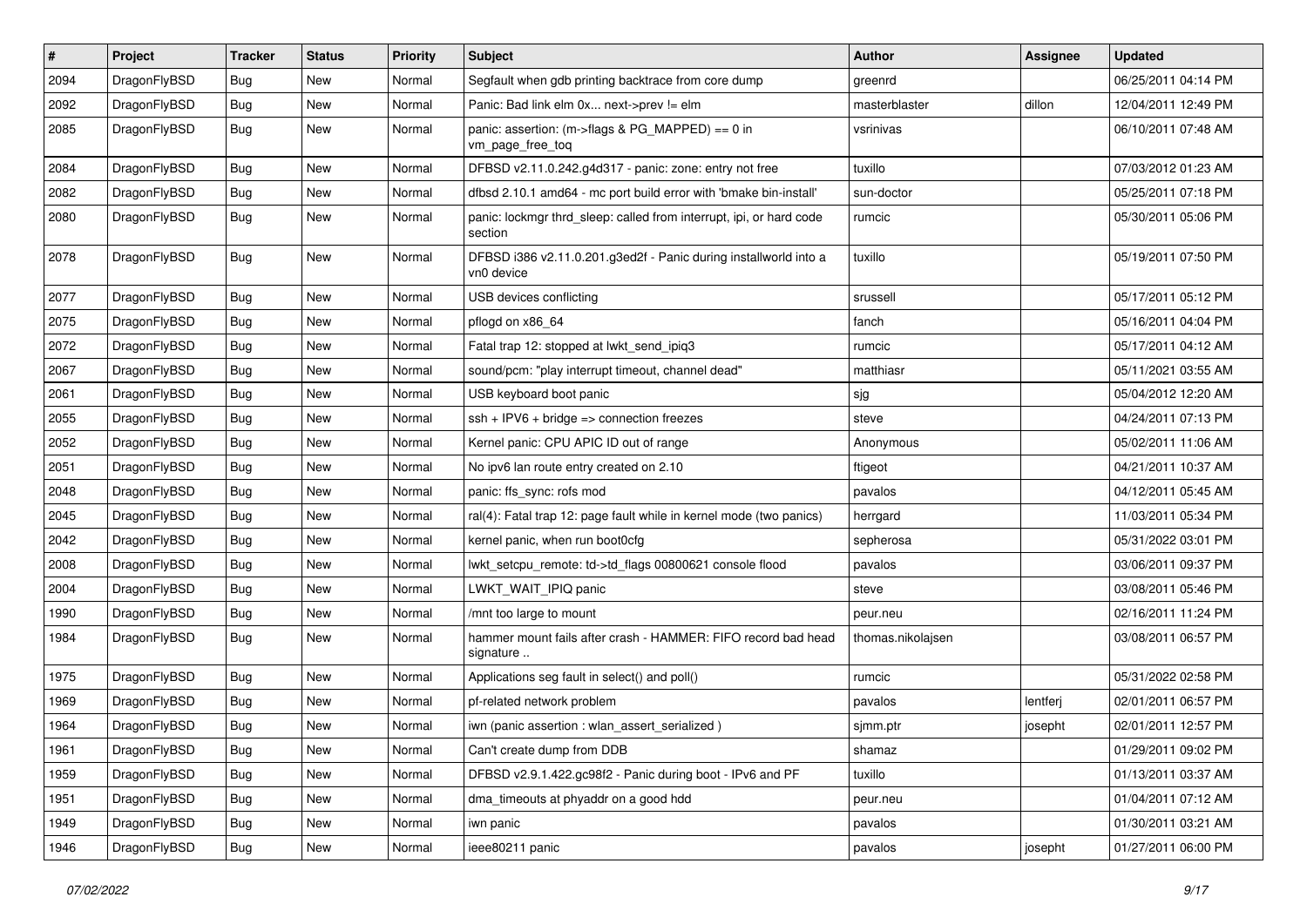| #    | Project      | <b>Tracker</b> | <b>Status</b> | <b>Priority</b> | <b>Subject</b>                                                                                                                                                                                    | Author             | Assignee | <b>Updated</b>      |
|------|--------------|----------------|---------------|-----------------|---------------------------------------------------------------------------------------------------------------------------------------------------------------------------------------------------|--------------------|----------|---------------------|
| 1944 | DragonFlyBSD | <b>Bug</b>     | New           | Normal          | panic: backing object 0xdea7b258 was somehow re-referenced<br>during collapse!                                                                                                                    | sepherosa          |          | 12/27/2010 02:06 AM |
| 1943 | DragonFlyBSD | <b>Bug</b>     | New           | Normal          | hammer assertion panic                                                                                                                                                                            | peter              |          | 12/27/2010 12:45 AM |
| 1942 | DragonFlyBSD | Bug            | New           | Normal          | locking against myself in getcacheblk()?                                                                                                                                                          | qhwt.dfly          |          | 05/31/2022 02:15 PM |
| 1941 | DragonFlyBSD | Bug            | New           | Normal          | wlan config crash                                                                                                                                                                                 | abandon.every.hope |          | 12/24/2010 07:54 PM |
| 1939 | DragonFlyBSD | <b>Bug</b>     | New           | Normal          | Panic on nightly build and stress test box                                                                                                                                                        | lentferj           |          | 12/18/2010 08:41 AM |
| 1935 | DragonFlyBSD | <b>Bug</b>     | New           | Normal          | mouse does not work after switching between x and console                                                                                                                                         | shamaz             |          | 12/13/2010 10:06 AM |
| 1923 | DragonFlyBSD | Bug            | New           | Normal          | Abysmal NFS performance with IPv6                                                                                                                                                                 | ftigeot            |          | 12/05/2010 09:34 PM |
| 1917 | DragonFlyBSD | Bug            | New           | Normal          | panic: assertion: (RB_EMPTY(&ip->rec_tree) && (ip->flags &<br>HAMMER_INODE_XDIRTY) == 0)    (!RB_EMPTY(&ip->rec_tree)<br>&& (ip->flags & HAMMER INODE XDIRTY) != 0) in<br>hammer_flush_inode_done | qhwt.dfly          |          | 11/24/2010 03:23 AM |
| 1916 | DragonFlyBSD | <b>Bug</b>     | New           | Normal          | Constant crashes on x86_64 with UFS                                                                                                                                                               | lentferj           |          | 11/21/2010 07:40 PM |
| 1913 | DragonFlyBSD | Bug            | New           | Normal          | panic: assertion: ip->flush_state != HAMMER_FST_FLUSH in<br>hammer_flush_inode_core                                                                                                               | swildner           |          | 11/20/2010 05:27 PM |
| 1907 | DragonFlyBSD | <b>Bug</b>     | New           | Normal          | Hammer crash in hammer flusher flush()                                                                                                                                                            | swildner           |          | 11/11/2010 05:07 AM |
| 1899 | DragonFlyBSD | Bug            | New           | Normal          | Keyboard doesn't work                                                                                                                                                                             | fransm             |          | 05/15/2022 03:32 PM |
| 1884 | DragonFlyBSD | Bug            | New           | Normal          | System completely freezes while listening music (devbuf: malloc<br>limit exceeded)                                                                                                                | shamaz             |          | 01/24/2011 05:00 PM |
| 1877 | DragonFlyBSD | <b>Bug</b>     | New           | Normal          | Freeze during 1st hammer cleanup after new install                                                                                                                                                | elekktretterr      |          | 05/15/2022 11:43 AM |
| 1876 | DragonFlyBSD | <b>Bug</b>     | New           | Normal          | devfs in $ ail + logging$ out from console(ttyv1+) -> panic                                                                                                                                       | qhwt.dfly          | tuxillo  | 05/31/2022 03:24 PM |
| 1874 | DragonFlyBSD | Bug            | New           | Normal          | mpd listening on all IPs, accepting only on one                                                                                                                                                   | rumcic             |          | 05/08/2011 01:01 PM |
| 1873 | DragonFlyBSD | Bug            | New           | Normal          | Panic upon usb mouse detach and reattaching                                                                                                                                                       | rumcic             |          | 02/01/2011 09:53 AM |
| 1867 | DragonFlyBSD | Bug            | New           | Normal          | it(4) motherboard and fan problems                                                                                                                                                                | tuxillo            |          | 07/08/2011 10:48 AM |
| 1861 | DragonFlyBSD | Bug            | New           | Normal          | panic via kprintf (lockmgr called in a hard section)                                                                                                                                              | vsrinivas          |          | 10/11/2010 12:56 AM |
| 1850 | DragonFlyBSD | <b>Bug</b>     | New           | Normal          | volume-add on hammer root fs panic                                                                                                                                                                | Johannes.Hofmann   |          | 04/18/2019 04:27 AM |
| 1836 | DragonFlyBSD | Bug            | New           | Normal          | Incorrect TCP checksum show up in tcpdump                                                                                                                                                         | robgar1            |          | 05/15/2022 11:22 AM |
| 1826 | DragonFlyBSD | Bug            | New           | Normal          | panic during boot: assertion so->so_port  in tcp_input                                                                                                                                            | ftigeot            |          | 05/15/2022 11:05 AM |
| 1818 | DragonFlyBSD | Bug            | New           | Normal          | panic: Bad tailq NEXT (kqueue issue ?)                                                                                                                                                            | ftigeot            |          | 05/15/2022 11:40 AM |
| 1786 | DragonFlyBSD | <b>Bug</b>     | New           | Normal          | Calling NULL function pointer initiates panic loop                                                                                                                                                | sjg                |          | 10/11/2010 05:28 PM |
| 1774 | DragonFlyBSD | <b>Bug</b>     | New           | Normal          | New IP header cleanup branch available for testing                                                                                                                                                | dillon             |          | 05/15/2022 10:59 AM |
| 1769 | DragonFlyBSD | <b>Bug</b>     | New           | Normal          | panic: assertion: _tp->tt_msg->tt_cpuid == mycpuid in<br>tcp_callout_active                                                                                                                       | pavalos            | sjg      | 05/15/2022 11:07 AM |
| 1695 | DragonFlyBSD | <b>Bug</b>     | New           | Normal          | NFS-related system breakdown                                                                                                                                                                      | Anonymous          |          | 04/10/2014 12:35 AM |
| 1634 | DragonFlyBSD | Bug            | New           | Normal          | panic: spin lock: 0xe4ad1320, indefinitive wait!                                                                                                                                                  | elekktretterr      |          | 01/19/2015 03:21 AM |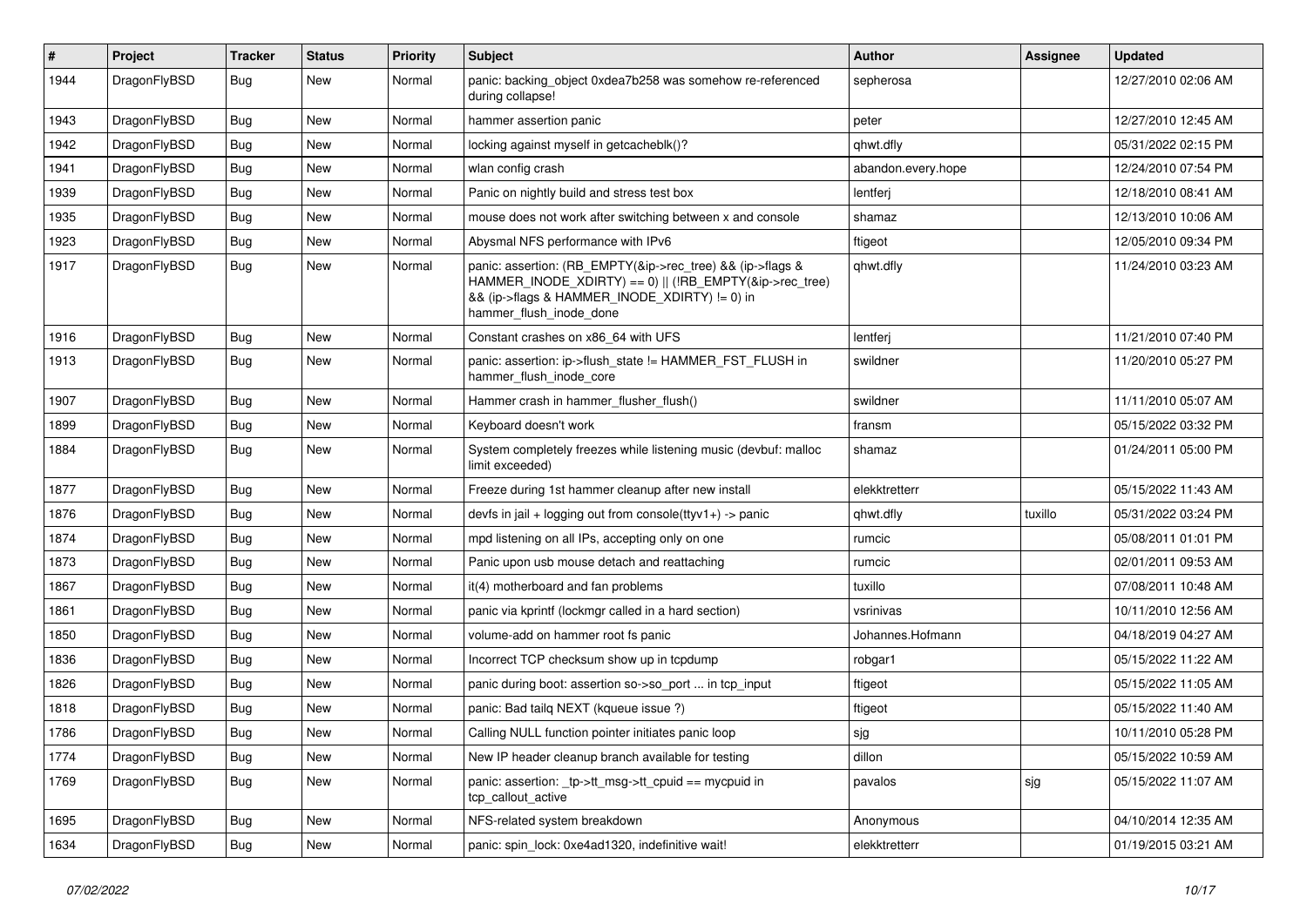| #              | Project      | <b>Tracker</b> | <b>Status</b> | <b>Priority</b> | <b>Subject</b>                                                                                         | <b>Author</b>  | <b>Assignee</b> | <b>Updated</b>      |
|----------------|--------------|----------------|---------------|-----------------|--------------------------------------------------------------------------------------------------------|----------------|-----------------|---------------------|
| 1594           | DragonFlyBSD | Bug            | <b>New</b>    | Normal          | Kernel panic during boot from Live CD on Dell E6400                                                    | bodie          |                 | 05/11/2021 03:54 AM |
| 1559           | DragonFlyBSD | Bug            | <b>New</b>    | Normal          | kernel trap                                                                                            | phma           |                 | 11/27/2021 08:43 AM |
| 1556           | DragonFlyBSD | <b>Bug</b>     | <b>New</b>    | Normal          | many processes stuck in "hmrrcm", system unusable                                                      | corecode       | tuxillo         | 05/11/2021 03:52 AM |
| 1525           | DragonFlyBSD | Bug            | <b>New</b>    | Normal          | boehm-gc problems                                                                                      | hasso          |                 | 10/13/2012 07:13 PM |
| 1474           | DragonFlyBSD | <b>Bug</b>     | <b>New</b>    | Normal          | ithread 1 unexpectedly rescheduled                                                                     | corecode       | tuxillo         | 05/11/2021 03:52 AM |
| 1463           | DragonFlyBSD | <b>Bug</b>     | New           | Normal          | Mountroot before drives are initialized                                                                | elekktretterr  |                 | 12/07/2010 01:30 PM |
| 1442           | DragonFlyBSD | Bug            | <b>New</b>    | Normal          | blocking SIGSEGV and triggering a segment violation produces an<br>all CPU consuming process           | corecode       | tuxillo         | 05/11/2021 03:52 AM |
| 1440           | DragonFlyBSD | Bug            | <b>New</b>    | Normal          | ptrace/gdb doesn't work after process blocks SIGTRAP                                                   | corecode       | tuxillo         | 05/11/2021 03:52 AM |
| 1430           | DragonFlyBSD | Bug            | <b>New</b>    | Normal          | Buggy w(1)?                                                                                            | hasso          | alexh           | 11/24/2010 08:09 AM |
| 1293           | DragonFlyBSD | <b>Bug</b>     | <b>New</b>    | Normal          | 2.2.1-REL Installer Request                                                                            | mk             | tuxillo         | 05/11/2021 04:00 AM |
| 1246           | DragonFlyBSD | <b>Bug</b>     | <b>New</b>    | Normal          | bad resolution (monitor desync) with livedvd                                                           | Przem0l        |                 | 02/18/2014 06:29 AM |
| 1194           | DragonFlyBSD | <b>Bug</b>     | <b>New</b>    | Normal          | SCSI errors while trying to copy photos from my camera                                                 | elekktretterr  |                 | 01/14/2015 04:39 PM |
| 1193           | DragonFlyBSD | <b>Bug</b>     | <b>New</b>    | Normal          | kernel doesn't recognize cdrom drive                                                                   | nonsolosoft    |                 | 01/25/2014 09:11 PM |
| 989            | DragonFlyBSD | Bug            | <b>New</b>    | Normal          | installer/fdisk trouble with wrapped values                                                            | Discodestroyer |                 | 02/18/2014 06:27 AM |
| 731            | DragonFlyBSD | Bug            | <b>New</b>    | Normal          | system freeze on "slice too large"                                                                     | corecode       | tuxillo         | 06/25/2022 04:01 AM |
| 341            | DragonFlyBSD | <b>Bug</b>     | New           | Normal          | Vinum erroneously repors devices as busy                                                               | corecode       | swildner        | 01/21/2012 04:50 AM |
| 3318           | DragonFlyBSD | Bug            | In Progress   | Normal          | Segmenation fault when a process resumed with checkpt exits                                            | zabolekar      | tuxillo         | 06/18/2022 08:24 AM |
| 3317           | DragonFlyBSD | Bug            | In Progress   | Normal          | Network vtnet0 not working on Hetzner cloud                                                            | mneumann       |                 | 06/18/2022 03:55 AM |
| 3310           | DragonFlyBSD | Bug            | In Progress   | Normal          | NVMM+QEMU fail to boot with UEFI: Mem Assist Failed<br>[gpa=0xfffffff0]                                | liweitianux    |                 | 01/11/2022 03:22 PM |
| 3299           | DragonFlyBSD | Bug            | In Progress   | Normal          | DragonFlyBSD reports utterly wrong uptime (most of the time, right<br>after booting in)                | adrian         |                 | 11/11/2021 01:43 PM |
| 3295           | DragonFlyBSD | <b>Bug</b>     | In Progress   | Normal          | Adapt devel/libvirt for nvmm                                                                           | tuxillo        | tuxillo         | 11/03/2021 04:56 PM |
| 3269           | DragonFlyBSD | <b>Bug</b>     | In Progress   | Normal          | Is double-buffer'd buf still required by HAMMER2?                                                      | tkusumi        |                 | 05/12/2021 04:09 PM |
| 3089           | DragonFlyBSD | <b>Bug</b>     | In Progress   | Normal          | vtnet(4) - disable TCP checksum offload by default                                                     | jlane          | vadaszi         | 05/11/2021 04:14 AM |
| 3028           | DragonFlyBSD | Bug            | In Progress   | Normal          | installer: confusion of set/get disk encryption passphrase dialogs                                     | liweitianux    | tuxillo         | 06/03/2022 05:13 PM |
| 3021           | DragonFlyBSD | Bug            | In Progress   | Normal          | sys/dev/drm/i915/i915_gem_stolen.c:115]: (error) Signed integer<br>overflow for expression '65535<<20' | dcb            |                 | 04/11/2017 12:46 PM |
| 3011           | DragonFlyBSD | Bug            | In Progress   | Normal          | dragonfly/sys/dev/netif/re/re.c: suspicious code?                                                      | dcb            |                 | 07/29/2017 01:26 AM |
| 2819           | DragonFlyBSD | <b>Bug</b>     | In Progress   | Normal          | Random micro system freezes after a week of uptime                                                     | ftigeot        | dillon          | 08/16/2015 08:46 PM |
| 2731           | DragonFlyBSD | Bug            | In Progress   | Normal          | Screen full of random colors when starting Xorg with Intel Haswell<br>HD Graphics P4600                | jkatzmaier     |                 | 11/12/2014 04:08 PM |
| 2549           | DragonFlyBSD | Bug            | In Progress   | Normal          | netgraph7: Kernel page fault.                                                                          | russiane39     | nant            | 05/10/2013 11:20 PM |
| $ 2414\rangle$ | DragonFlyBSD | Bug            | In Progress   | Normal          | Lenovo S10 acpi freeze (not new)                                                                       | davshao        |                 | 05/11/2021 04:13 AM |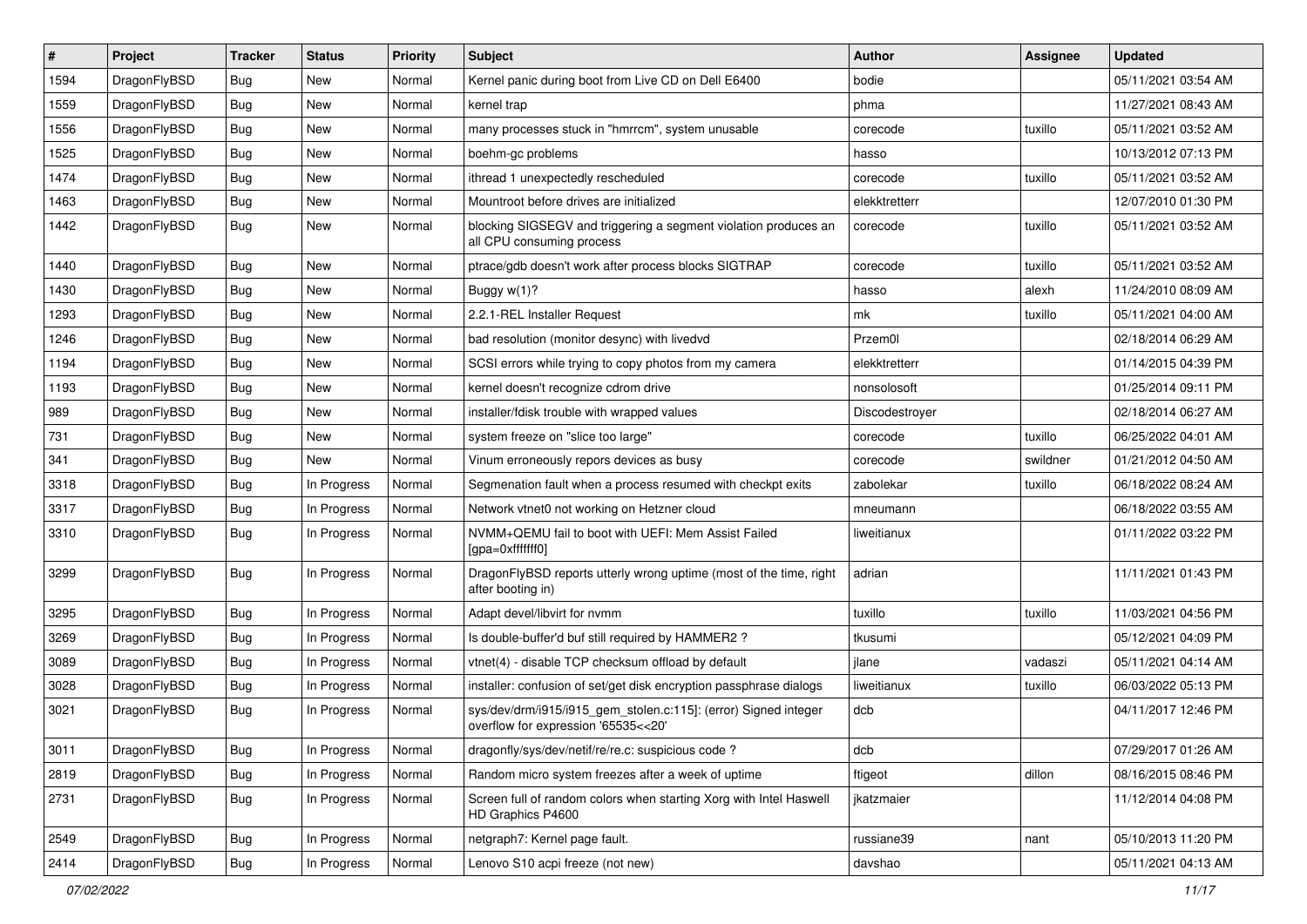| $\pmb{\#}$ | Project      | <b>Tracker</b> | <b>Status</b> | <b>Priority</b> | <b>Subject</b>                                                                             | <b>Author</b> | <b>Assignee</b> | <b>Updated</b>      |
|------------|--------------|----------------|---------------|-----------------|--------------------------------------------------------------------------------------------|---------------|-----------------|---------------------|
| 2391       | DragonFlyBSD | Bug            | In Progress   | Normal          | System lock with ahci and acpi enabled on ATI RS690 chipset with<br>SMB600 sata controller | jorisgio      | vadaszi         | 06/03/2015 03:51 PM |
| 2360       | DragonFlyBSD | <b>Bug</b>     | In Progress   | Normal          | Wishlist: virtio driver import                                                             | vsrinivas     |                 | 06/04/2022 04:16 AM |
| 2358       | DragonFlyBSD | Bug            | In Progress   | Normal          | DFBSD v3.0.2.32.g928ca - panic: hammer: insufficient undo FIFO<br>space!                   | tuxillo       | tuxillo         | 05/10/2021 02:50 AM |
| 2353       | DragonFlyBSD | Bug            | In Progress   | Normal          | panic: assertion "gd->gd_spinlocks_wr == 0" failed in<br>bsd4 schedulerclock               | jaydg         | alexh           | 11/28/2012 01:57 AM |
| 2351       | DragonFlyBSD | <b>Bug</b>     | In Progress   | Normal          | DFBSD v3.1.0.579.g44ccf - Stuck during startup, random freezes                             | tuxillo       |                 | 04/24/2012 08:21 AM |
| 2345       | DragonFlyBSD | Bug            | In Progress   | Normal          | DFBSD v3.1.0.457.gd679f - NFS panic on diskless station                                    | tuxillo       |                 | 04/07/2012 05:22 PM |
| 2282       | DragonFlyBSD | Bug            | In Progress   | Normal          | gdb segfaults with certain corefiles                                                       | tuxillo       |                 | 01/18/2012 04:40 PM |
| 2013       | DragonFlyBSD | Bug            | In Progress   | Normal          | oversized DMA request loop                                                                 | josepht       |                 | 05/11/2021 04:06 AM |
| 1921       | DragonFlyBSD | Bug            | In Progress   | Normal          | we miss mlockall                                                                           | alexh         | tuxillo         | 06/18/2022 04:08 AM |
| 1749       | DragonFlyBSD | Bug            | In Progress   | Normal          | HAMMER fsstress panic in hammer_flush_inode_core<br>'ip->flush_state != HAMMER_FST_FLUSH'  | vsrinivas     |                 | 05/11/2021 04:06 AM |
| 1744       | DragonFlyBSD | Bug            | In Progress   | Normal          | HAMMER fsstress panic in hammer_setup_child_callback                                       | vsrinivas     |                 | 05/11/2021 04:05 AM |
| 1669       | DragonFlyBSD | Bug            | In Progress   | Normal          | Drive wont open using button                                                               | elekktretterr |                 | 02/29/2012 12:05 PM |
| 1661       | DragonFlyBSD | Bug            | In Progress   | Normal          | panic on password entry mount smb filesystem                                               | vsrinivas     |                 | 11/27/2021 08:29 AM |
| 1584       | DragonFlyBSD | Bug            | In Progress   | Normal          | can't use ssh from jail: debug1: read_passphrase: can't open<br>/dev/tty: Device busy      | corecode      | tuxillo         | 05/11/2021 03:53 AM |
| 1583       | DragonFlyBSD | Bug            | In Progress   | Normal          | panic: assertion: cursor->trans->sync_lock_refs > 0 in<br>hammer_recover_cursor            | corecode      | tuxillo         | 05/11/2021 03:53 AM |
| 1547       | DragonFlyBSD | <b>Bug</b>     | In Progress   | Normal          | disklabel64 automatic sizing                                                               | corecode      | tuxillo         | 05/11/2021 03:52 AM |
| 1528       | DragonFlyBSD | Bug            | In Progress   | Normal          | ktrace does not show proper return values for pipe(2)                                      | corecode      | tuxillo         | 05/11/2021 03:52 AM |
| 1502       | DragonFlyBSD | Bug            | In Progress   | Normal          | Lock while deleting files from nohistory HAMMER directories                                | hasso         |                 | 03/10/2013 04:28 AM |
| 1475       | DragonFlyBSD | Bug            | In Progress   | Normal          | kernel blocks with low memory and syscons setting a high res mode<br>/ scrollback          | corecode      | tuxillo         | 05/11/2021 03:52 AM |
| 1469       | DragonFlyBSD | <b>Bug</b>     | In Progress   | Normal          | Hammer history security concern                                                            | corecode      | tuxillo         | 05/11/2021 03:52 AM |
| 1390       | DragonFlyBSD | Bug            | In Progress   | Normal          | Use id_t type for {get,set}priority()                                                      | Anonymous     | tuxillo         | 07/05/2019 02:18 AM |
| 1368       | DragonFlyBSD | Bug            | In Progress   | Normal          | suspend signal race?                                                                       | qhwt+dfly     |                 | 05/11/2021 03:51 AM |
| 1336       | DragonFlyBSD | Bug            | In Progress   | Normal          | Still looking for reports of missed directory entries w/ HAMMER                            | dillon        |                 | 05/11/2021 04:00 AM |
| 1307       | DragonFlyBSD | <b>Bug</b>     | In Progress   | Normal          | hammer tid -2 shows unexpected result                                                      | corecode      |                 | 10/18/2016 05:29 PM |
| 1302       | DragonFlyBSD | <b>Bug</b>     | In Progress   | Normal          | Checkpoint regression?                                                                     | sjg           | sjg             | 07/10/2013 05:22 PM |
| 1218       | DragonFlyBSD | <b>Bug</b>     | In Progress   | Normal          | panic: assertion: $error == 0$ in hammer start transaction                                 | rumcic        |                 | 05/11/2021 04:00 AM |
| 1181       | DragonFlyBSD | <b>Bug</b>     | In Progress   | Normal          | ACX111 panic                                                                               | elekktretterr |                 | 05/11/2021 04:00 AM |
| 1030       | DragonFlyBSD | <b>Bug</b>     | In Progress   | Normal          | msdosfs umount panic                                                                       | corecode      | tuxillo         | 05/11/2021 03:51 AM |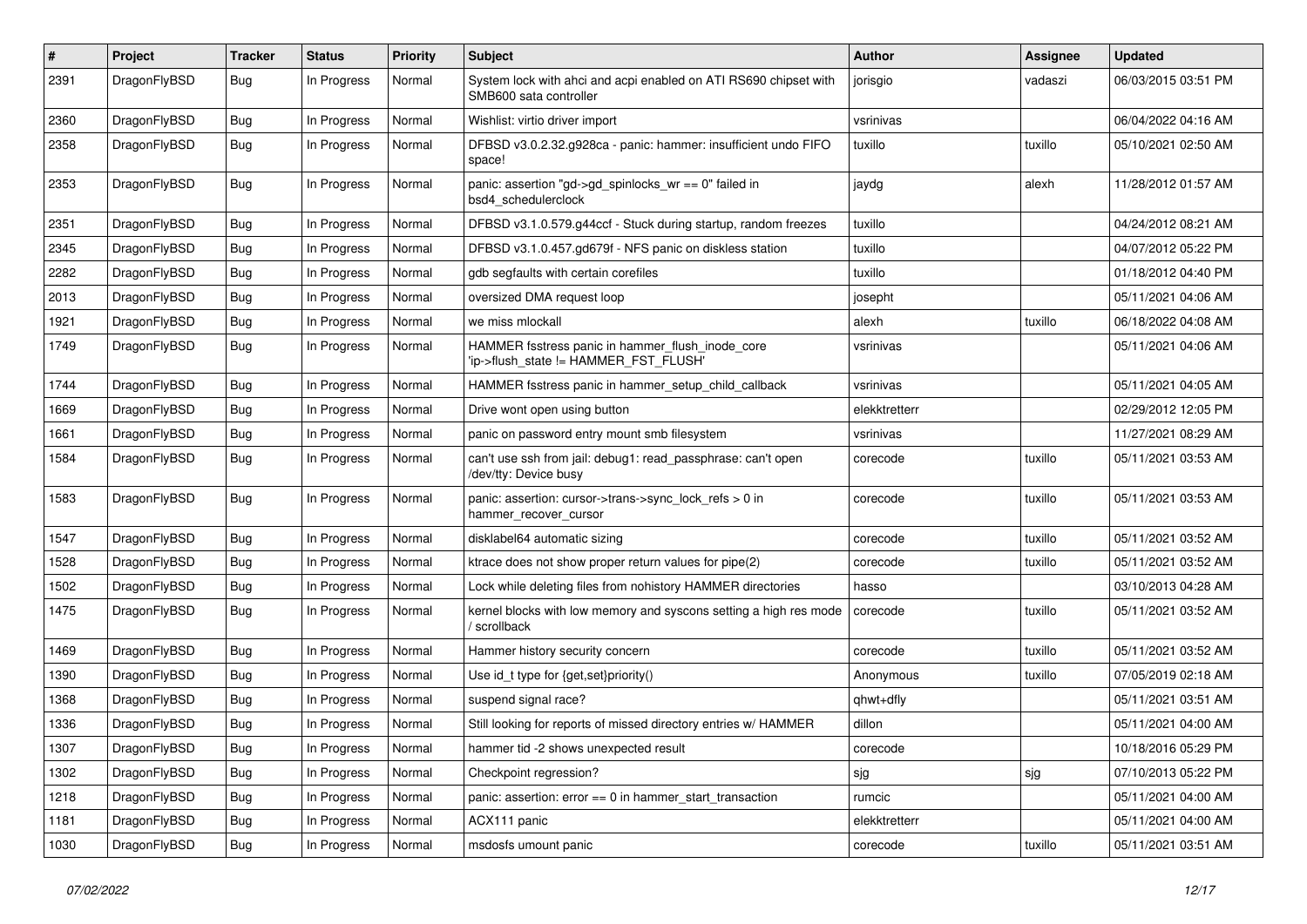| $\vert$ # | Project      | <b>Tracker</b> | <b>Status</b> | <b>Priority</b> | Subject                                                                                                            | <b>Author</b>    | <b>Assignee</b> | <b>Updated</b>      |
|-----------|--------------|----------------|---------------|-----------------|--------------------------------------------------------------------------------------------------------------------|------------------|-----------------|---------------------|
| 998       | DragonFlyBSD | Bug            | In Progress   | Normal          | Unconfiguring a vn while it is mounted                                                                             | rumcic           | tuxillo         | 05/11/2021 04:00 AM |
| 781       | DragonFlyBSD | <b>Bug</b>     | In Progress   | Normal          | fdisk uses wrong geometry on usb flash drives                                                                      | corecode         | tuxillo         | 05/11/2021 03:50 AM |
| 742       | DragonFlyBSD | <b>Bug</b>     | In Progress   | Normal          | umount problems with multiple mounts                                                                               | corecode         | tuxillo         | 06/25/2022 04:02 AM |
| 604       | DragonFlyBSD | <b>Bug</b>     | In Progress   | Normal          | 1.8.1-RELEASE - clock runs fast on mainboard ASUS P5A-B                                                            | yeti             |                 | 05/11/2021 03:55 AM |
| 331       | DragonFlyBSD | <b>Bug</b>     | In Progress   | Normal          | ftpsesame (aka Bridging S01E03)                                                                                    | bastyaelvtars    |                 | 03/09/2013 12:28 PM |
| 168       | DragonFlyBSD | <b>Bug</b>     | In Progress   | Normal          | Livelocked limit engaged while trying to setup IPW wireless                                                        | mschacht         | sepherosa       | 05/11/2021 04:05 AM |
| 3152      | DragonFlyBSD | <b>Bug</b>     | Feedback      | Normal          | Console's size in ttyv0 and single user mode is sticking to 80x25,<br>while ttyv1 can make use of the whole screen | overtime         |                 | 02/24/2019 01:08 AM |
| 2958      | DragonFlyBSD | <b>Bug</b>     | Feedback      | Normal          | Hammer FS dies during pruning after massive write load                                                             | neilb            |                 | 10/11/2016 04:20 AM |
| 2957      | DragonFlyBSD | <b>Bug</b>     | Feedback      | Normal          | swapoff -a followed by swapon -a doesn't give your swap back                                                       | neilb            |                 | 10/09/2016 04:17 AM |
| 2644      | DragonFlyBSD | <b>Bug</b>     | Feedback      | Normal          | 3.6.0-REL trap 9 on boot                                                                                           | memmerto         |                 | 11/27/2021 08:08 AM |
| 2617      | DragonFlyBSD | <b>Bug</b>     | Feedback      | Normal          | Possible issue with wireless mouse on 3.6 release                                                                  | FilippoMo        |                 | 01/14/2015 03:42 PM |
| 2556      | DragonFlyBSD | <b>Bug</b>     | Feedback      | Normal          | DragonFly v3.5.0.81.gd3479 - Process signal weirdness                                                              | tuxillo          |                 | 12/17/2013 03:48 PM |
| 2459      | DragonFlyBSD | <b>Bug</b>     | Feedback      | Normal          | apic problems with HP Probook 4510s                                                                                | thowe            |                 | 11/27/2021 08:22 AM |
| 2288      | DragonFlyBSD | <b>Bug</b>     | Feedback      | Normal          | Random IO performance loss introduced since January 1st                                                            | lentferj         |                 | 01/23/2013 04:21 PM |
| 2100      | DragonFlyBSD | <b>Bug</b>     | Feedback      | Normal          | devfs related panic                                                                                                | sepherosa        | alexh           | 07/10/2011 02:29 PM |
| 2090      | DragonFlyBSD | <b>Bug</b>     | Feedback      | Normal          | snd_hda does not support headphone automute                                                                        | justin           |                 | 03/29/2012 08:03 PM |
| 2081      | DragonFlyBSD | <b>Bug</b>     | Feedback      | Normal          | Panic on device "detach" / "failure"                                                                               | vsrinivas        |                 | 02/29/2012 07:11 AM |
| 2037      | DragonFlyBSD | <b>Bug</b>     | Feedback      | Normal          | Panic Bad link elm while building packages                                                                         | ftigeot          | dillon          | 04/21/2011 07:20 AM |
| 1860      | DragonFlyBSD | Bug            | Feedback      | Normal          | Panic while creating UFS fs on vn(4) for initrd                                                                    | matthias         |                 | 02/29/2012 07:16 AM |
| 1824      | DragonFlyBSD | Bug            | Feedback      | Normal          | kernel panic, x86, 2.7.3.859.ge5104                                                                                | akirchhoff135014 |                 | 03/10/2013 07:49 AM |
| 1745      | DragonFlyBSD | Bug            | Feedback      | Normal          | kmalloc panic                                                                                                      | josepht          |                 | 05/11/2021 04:05 AM |
| 1727      | DragonFlyBSD | Bug            | Feedback      | Normal          | CD boot panic (2.6.1) (usb?)                                                                                       | kiril            |                 | 05/15/2022 05:10 AM |
| 1718      | DragonFlyBSD | Bug            | Feedback      | Normal          | IDE disk drive not detected by x86 64 2.6.1 Live CD                                                                | bcox             |                 | 11/27/2021 08:25 AM |
| 1717      | DragonFlyBSD | Bug            | Feedback      | Normal          | HAMMER panic in hammer cursor down()                                                                               | josepht1         |                 | 05/11/2021 04:05 AM |
| 1672      | DragonFlyBSD | <b>Bug</b>     | Feedback      | Normal          | panic (trap 12) around btree search() in 2.4.1-RELEASE                                                             | floid            |                 | 01/19/2015 03:36 AM |
| 1668      | DragonFlyBSD | Bug            | Feedback      | Normal          | Power button not working                                                                                           | elekktretterr    |                 | 03/10/2013 06:22 AM |
| 1618      | DragonFlyBSD | <b>Bug</b>     | Feedback      | Normal          | collision for 'struct pmap' when using RPC and <sys user.h=""></sys>                                               | carenas          |                 | 05/11/2021 04:05 AM |
| 1613      | DragonFlyBSD | <b>Bug</b>     | Feedback      | Normal          | USB Keyboard not working on master                                                                                 | elekktretterr    |                 | 05/11/2021 04:05 AM |
| 1593      | DragonFlyBSD | <b>Bug</b>     | Feedback      | Normal          | panic: assertion: ccb == ap->ap_err_ccb in ahci_put_err_ccb                                                        | ftigeot          | ftigeot         | 05/15/2022 05:09 AM |
| 1592      | DragonFlyBSD | Bug            | Feedback      | Normal          | AcpiOSUnmapMemory: Warning, deallocation did not track<br>allocation.                                              | eocallaghan      |                 | 06/02/2014 07:45 AM |
| 1591      | DragonFlyBSD | <b>Bug</b>     | Feedback      | Normal          | Lenovo X301 hangs with AHCI Driver CMD TIMEOUT<br>STS=d0 <bsy></bsy>                                               | eocallaghan      |                 | 05/11/2021 04:05 AM |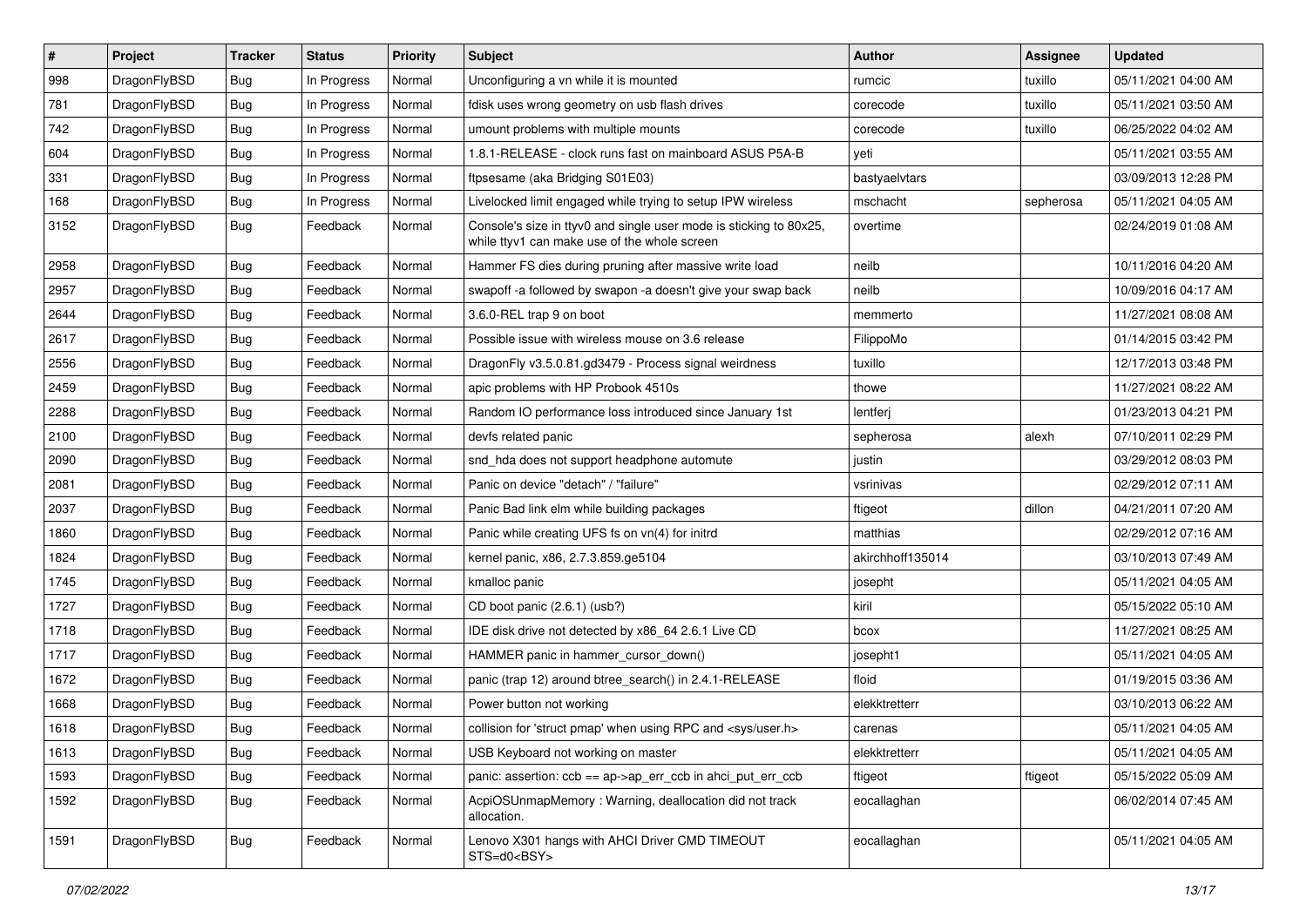| $\pmb{\#}$ | Project      | <b>Tracker</b> | <b>Status</b> | <b>Priority</b> | Subject                                                                                                                                                   | Author         | Assignee | <b>Updated</b>      |
|------------|--------------|----------------|---------------|-----------------|-----------------------------------------------------------------------------------------------------------------------------------------------------------|----------------|----------|---------------------|
| 1587       | DragonFlyBSD | Bug            | Feedback      | Normal          | can't gdb across fork                                                                                                                                     | corecode       | tuxillo  | 05/11/2021 03:54 AM |
| 1580       | DragonFlyBSD | <b>Bug</b>     | Feedback      | Normal          | Panic (Fatal trap 12: page fault while in kernel mode) while playing<br>with pf and netif names                                                           | rumcic         |          | 12/21/2018 01:21 AM |
| 1579       | DragonFlyBSD | Bug            | Feedback      | Normal          | dfly 2.4.1 does not like HP DL360G4p and Smart Array 6400 with<br>MSA <sub>20</sub>                                                                       | tomaz.borstnar | tuxillo  | 06/02/2014 02:44 PM |
| 1577       | DragonFlyBSD | <b>Bug</b>     | Feedback      | Normal          | panic: assertion: leaf->base.obj_id == ip->obj_id in<br>hammer_ip_delete_range                                                                            | qhwt+dfly      |          | 05/11/2021 04:01 AM |
| 1563       | DragonFlyBSD | <b>Bug</b>     | Feedback      | Normal          | reset(1) doesn't reset terminal to the defaults                                                                                                           | hasso          |          | 03/10/2013 04:17 AM |
| 1560       | DragonFlyBSD | <b>Bug</b>     | Feedback      | Normal          | Unable to modify partition table on ThinkPad T61p during install                                                                                          | rehsack        |          | 01/15/2015 08:57 AM |
| 1521       | DragonFlyBSD | Bug            | Feedback      | Normal          | amd64 2.4 livecd won't mount root at boot                                                                                                                 | bolapara       |          | 01/28/2018 03:45 AM |
| 1489       | DragonFlyBSD | Bug            | Feedback      | Normal          | panic: ufs dirbad: bad dir                                                                                                                                | rumcic         |          | 03/10/2013 04:34 AM |
| 1486       | DragonFlyBSD | <b>Bug</b>     | Feedback      | Normal          | Interrupt storm related to SATA DVD device                                                                                                                | hasso          |          | 05/11/2021 04:01 AM |
| 1481       | DragonFlyBSD | Bug            | Feedback      | Normal          | panic: assertion: kva_p(buf) in soopt_from_kbuf (after ipfw pipe<br>show, 2.2.1-R)                                                                        | combiner       |          | 05/11/2021 04:01 AM |
| 1456       | DragonFlyBSD | <b>Bug</b>     | Feedback      | Normal          | Microsoft wireless desktop problems                                                                                                                       | elekktretterr  |          | 01/15/2015 08:34 AM |
| 1454       | DragonFlyBSD | Bug            | Feedback      | Normal          | Unable to boot from external USB DVD drive                                                                                                                | elekktretterr  |          | 05/11/2021 04:01 AM |
| 1448       | DragonFlyBSD | Bug            | Feedback      | Normal          | panic: assertion: _tp->tt_msg->tt_cpuid == mycpuid in<br>tcp_callout_active tcp_output tcp_usr_send netmsg_pru_send<br>netmsg_service tcpmsg_service_loop | dillon         |          | 05/11/2021 04:00 AM |
| 1429       | DragonFlyBSD | Bug            | Feedback      | Normal          | vkernel bug - "mfree: m->m_nextpkt != NULL"                                                                                                               | dillon         |          | 05/11/2021 04:00 AM |
| 1411       | DragonFlyBSD | Bug            | Feedback      | Normal          | Burning doesn't work with ahci(4)                                                                                                                         | hasso          | dillon   | 05/11/2021 04:00 AM |
| 1397       | DragonFlyBSD | <b>Bug</b>     | Feedback      | Normal          | jobs -I output inconsistency when called from script                                                                                                      | Anonymous      | tuxillo  | 05/15/2022 05:07 AM |
| 1387       | DragonFlyBSD | Bug            | Feedback      | Normal          | zero-size malloc and ps: kvm_getprocs: Bad address                                                                                                        | qhwt+dfly      |          | 05/11/2021 04:00 AM |
| 1332       | DragonFlyBSD | Bug            | Feedback      | Normal          | DFBSD 2.2 - Booting usbcdrom/usbsticks on thinkpad hangs on<br>"BTX Halted"                                                                               | tuxillo        |          | 05/11/2021 04:00 AM |
| 1330       | DragonFlyBSD | <b>Bug</b>     | Feedback      | Normal          | Hammer, usb disk, SYNCHRONIZE CACHE failure                                                                                                               | josepht        |          | 06/02/2014 04:56 AM |
| 1287       | DragonFlyBSD | Bug            | Feedback      | Normal          | altg configuration doesn't work                                                                                                                           | corecode       | tuxillo  | 05/11/2021 03:51 AM |
| 1282       | DragonFlyBSD | <b>Bug</b>     | Feedback      | Normal          | panic (trap 12) when booting SMP kernel on Atom 330 (dual core)                                                                                           | tomaz.borstnar |          | 05/11/2021 04:00 AM |
| 1250       | DragonFlyBSD | <b>Bug</b>     | Feedback      | Normal          | Panic upon plugging an USB flash drive into the machine                                                                                                   | rumcic         |          | 03/10/2013 05:17 AM |
| 1249       | DragonFlyBSD | <b>Bug</b>     | Feedback      | Normal          | panic: ffs vfree: freeing free inode                                                                                                                      | rumcic         |          | 03/10/2013 05:13 AM |
| 1144       | DragonFlyBSD | <b>Bug</b>     | Feedback      | Normal          | Incorrect clock under KVM                                                                                                                                 | msylvan        |          | 03/09/2013 01:17 PM |
| 1101       | DragonFlyBSD | <b>Bug</b>     | Feedback      | Normal          | ohci related panic                                                                                                                                        | polachok       |          | 05/11/2021 04:00 AM |
| 979        | DragonFlyBSD | <b>Bug</b>     | Feedback      | Normal          | Failure-prone USB mass storage (SB600? msdosfs? CAM?)                                                                                                     | floid          |          | 01/15/2015 08:38 AM |
| 911        | DragonFlyBSD | Bug            | Feedback      | Normal          | kldload/kernel linker can exceed malloc reserve and panic system                                                                                          | corecode       | tuxillo  | 05/11/2021 03:51 AM |
| 901        | DragonFlyBSD | <b>Bug</b>     | Feedback      | Normal          | route show needs to get data from all cpus                                                                                                                | corecode       | tuxillo  | 05/11/2021 03:50 AM |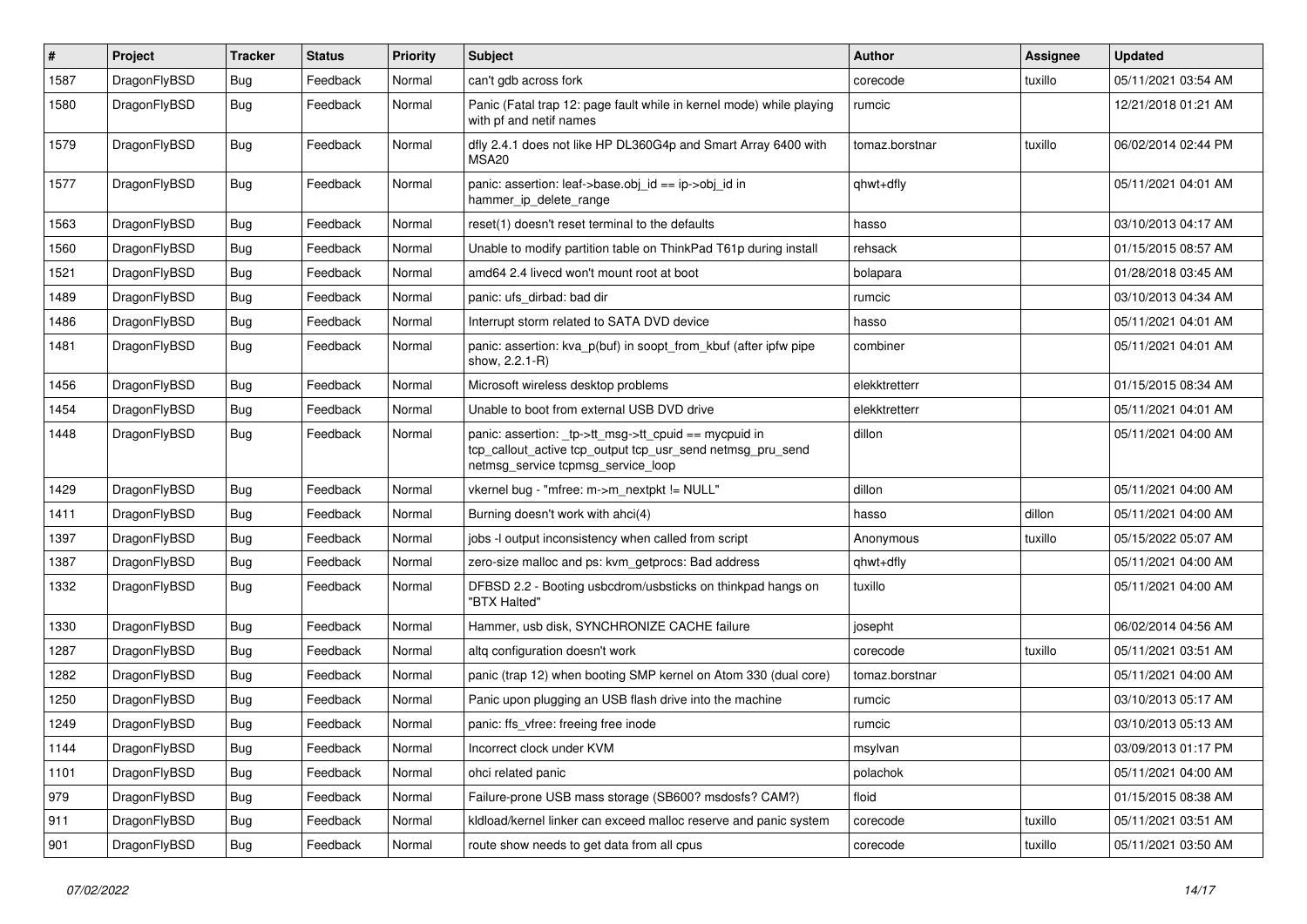| $\vert$ # | <b>Project</b> | <b>Tracker</b> | <b>Status</b> | <b>Priority</b> | <b>Subject</b>                                                                          | <b>Author</b>     | <b>Assignee</b> | <b>Updated</b>      |
|-----------|----------------|----------------|---------------|-----------------|-----------------------------------------------------------------------------------------|-------------------|-----------------|---------------------|
| 847       | DragonFlyBSD   | <b>Bug</b>     | Feedback      | Normal          | processes getting stuck on mount point                                                  | corecode          | tuxillo         | 05/11/2021 03:50 AM |
| 846       | DragonFlyBSD   | Bug            | Feedback      | Normal          | USB bugs:usb mouse can't used!                                                          | frankning         |                 | 01/15/2015 08:36 AM |
| 806       | DragonFlyBSD   | <b>Bug</b>     | Feedback      | Normal          | boot error on MacBook                                                                   | tralamazza        |                 | 06/04/2022 05:28 AM |
| 570       | DragonFlyBSD   | Bug            | Feedback      | Normal          | 1.8.x: ACPI problems                                                                    | qhwt+dfly         |                 | 06/02/2014 03:45 AM |
| 243       | DragonFlyBSD   | <b>Bug</b>     | Feedback      | Normal          | weird behavior in the shell                                                             | swildner          |                 | 05/31/2022 02:51 PM |
| 3312      | DragonFlyBSD   | Submit         | <b>New</b>    | Normal          | hammer2: redundant chain modify after chain creation                                    | tkusumi           |                 | 05/15/2022 01:35 PM |
| 3276      | DragonFlyBSD   | Submit         | New           | Normal          | Add option controlling whether gpt expand expands the last partition<br>(needs testing) | falsifian         |                 | 07/10/2021 03:35 AM |
| 3227      | DragonFlyBSD   | Submit         | <b>New</b>    | Normal          | Add HAMMER2 instructions in the installation medium README                              | daftaupe          |                 | 03/26/2020 03:34 PM |
| 3206      | DragonFlyBSD   | Submit         | <b>New</b>    | Normal          | update psm/kbd to FreeBSD 12.0 code                                                     | htse              |                 | 10/05/2019 03:49 PM |
| 3201      | DragonFlyBSD   | Submit         | <b>New</b>    | Normal          | Fixes make search display                                                               | htse              |                 | 08/20/2021 04:02 PM |
| 3154      | DragonFlyBSD   | Submit         | <b>New</b>    | Normal          | Update serial handling in bootloader                                                    | ddegroot          | dillon          | 11/06/2018 11:21 PM |
| 3147      | DragonFlyBSD   | Submit         | <b>New</b>    | Normal          | Enable headless installation                                                            | ddegroot          |                 | 10/09/2018 01:25 PM |
| 3142      | DragonFlyBSD   | Submit         | <b>New</b>    | Normal          | lib/libdmsg: Unbreak using new API EVP_CIPHER_CTX_new()                                 | tkusumi           |                 | 07/08/2018 04:18 AM |
| 3135      | DragonFlyBSD   | Submit         | New           | Normal          | Add EVFILT_RECV and EVFILT_SEND                                                         | tautolog          |                 | 05/25/2018 09:59 PM |
| 3041      | DragonFlyBSD   | Submit         | <b>New</b>    | Normal          | firmware: Remove embedding of multiple images in one module.                            | Anonymous         |                 | 12/25/2020 02:15 AM |
| 2933      | DragonFlyBSD   | Submit         | New           | Normal          | Remove unix domain socket support from cat(1)                                           | sevan             |                 | 08/01/2016 08:10 PM |
| 2921      | DragonFlyBSD   | Submit         | <b>New</b>    | Normal          | Allow moused to accept userland mouse events                                            | tautolog          |                 | 05/11/2021 04:08 AM |
| 2122      | DragonFlyBSD   | Submit         | <b>New</b>    | Normal          | [Review] Fixes to the VFS layer                                                         | ftigeot           |                 | 05/31/2022 03:25 PM |
| 2098      | DragonFlyBSD   | Submit         | New           | Normal          | [PATCH] correct ath man page example<br>(/usr/src/share/man/man4/ath.4)                 | nobody            |                 | 11/15/2011 12:27 AM |
| 1192      | DragonFlyBSD   | Submit         | <b>New</b>    | Normal          | KKASSERTs in sys/kern/uipc_{msg,socket}.c are too strict                                | rumcic            |                 | 05/11/2021 04:07 AM |
| 3160      | DragonFlyBSD   | Submit         | In Progress   | Normal          | State the implementation difference in pkill/pgrep manual                               | sevan             | tuxillo         | 06/03/2022 05:15 PM |
| 3145      | DragonFlyBSD   | Submit         | In Progress   | Normal          | Update libelf to FreeBSD 12 current and build as base library usable<br>by ports        | davshao           | tuxillo         | 08/20/2021 03:58 PM |
| 3031      | DragonFlyBSD   | Submit         | In Progress   | Normal          | Update drm/radeon to Linux 4.7.10 as much as possible                                   | davshao           | ftigeot         | 08/19/2021 12:33 PM |
| 1700      | DragonFlyBSD   | Submit         | In Progress   | Normal          | skip boot2 menu on <enter></enter>                                                      | Johannes.Hofmann  | tuxillo         | 05/15/2022 08:35 AM |
| 1398      | DragonFlyBSD   | Submit         | In Progress   | Normal          | hdestroy(3) restricts hash key to point to malloc'ed space                              | Anonymous         |                 | 08/20/2021 04:06 PM |
| 2717      | DragonFlyBSD   | Submit         | Feedback      | Normal          | Out of range numeric handling                                                           | dclink            | tuxillo         | 05/11/2021 04:08 AM |
| 2438      | DragonFlyBSD   | Submit         | Feedback      | Normal          | <b>TRIM</b> fixes                                                                       | Anonymous         | tuxillo         | 05/11/2021 03:45 AM |
| 3266      | DragonFlyBSD   | Bug            | <b>New</b>    | High            | Filesystems broken due to "KKASSERT(count &<br>TOK_COUNTMASK);"                         | tkusumi           |                 | 03/15/2021 01:21 PM |
| 3240      | DragonFlyBSD   | Bug            | New           | High            | compile error because of openssl with /usr/dports/security/rhash for<br>mysql 8 install | <b>UlasSAYGIN</b> |                 | 06/04/2020 08:05 AM |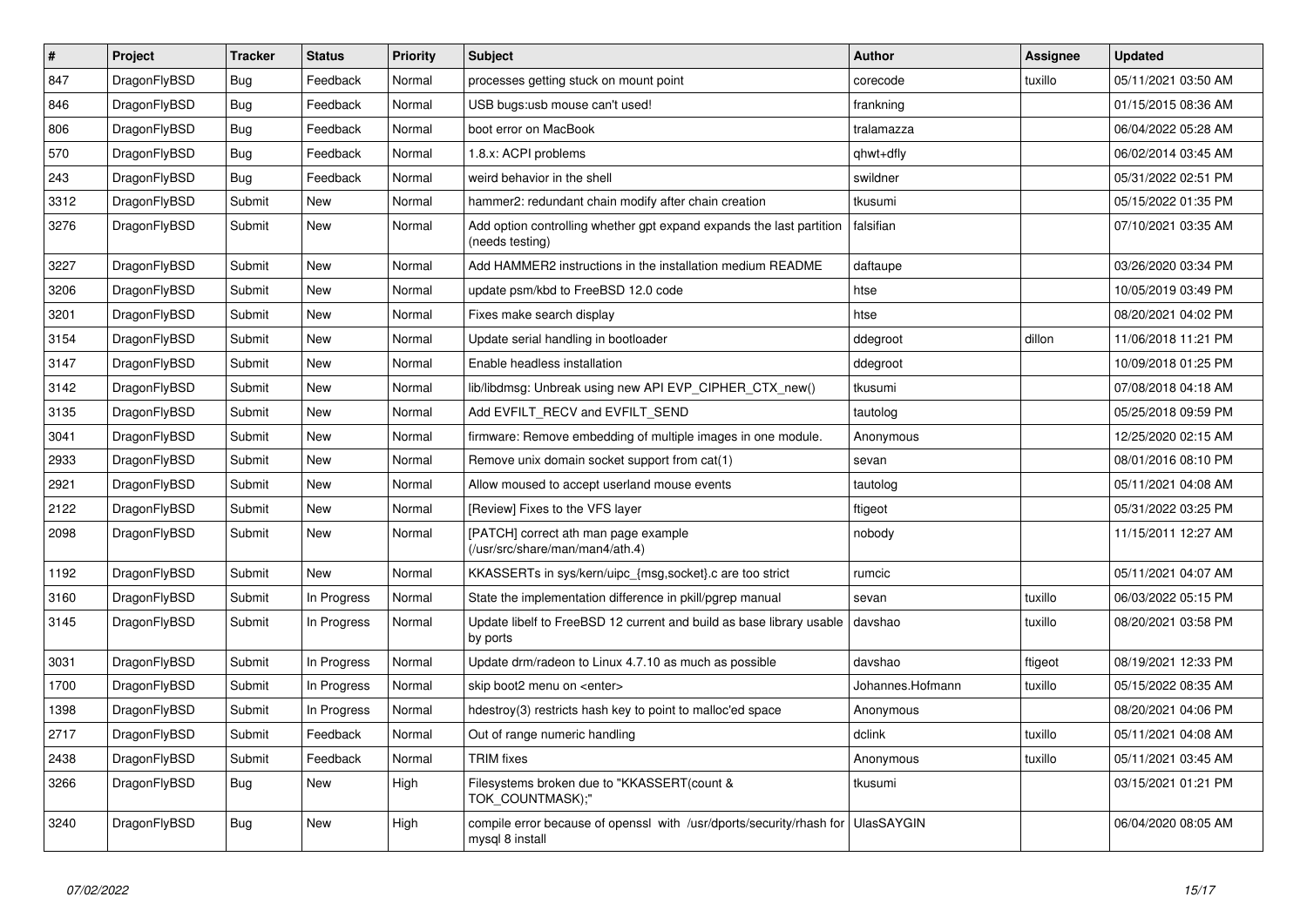| #    | Project      | <b>Tracker</b> | <b>Status</b> | <b>Priority</b> | Subject                                                                                                                                                     | <b>Author</b>     | Assignee  | <b>Updated</b>      |
|------|--------------|----------------|---------------|-----------------|-------------------------------------------------------------------------------------------------------------------------------------------------------------|-------------------|-----------|---------------------|
| 3194 | DragonFlyBSD | Bug            | New           | High            | Hammer kernel crash on mirror-stream of PFS after upgrade<br>(assertion "cursor->flags &<br>HAMMER_CURSOR_ITERATE_CHECK" failed in<br>hammer_btree_iterate) | Anonymous         |           | 06/29/2019 01:32 PM |
| 3129 | DragonFlyBSD | Bug            | <b>New</b>    | High            | Kernel panic with 5.2.0 on A2SDi-4C-HLN4F                                                                                                                   | stateless         |           | 04/24/2018 12:50 AM |
| 3124 | DragonFlyBSD | <b>Bug</b>     | New           | High            | DragonFlyBSD 5.0.2 with Hammer2 with UEFI install doesn't boot                                                                                              | wiesl             |           | 06/18/2019 05:07 AM |
| 2930 | DragonFlyBSD | <b>Bug</b>     | <b>New</b>    | High            | 'objcache' causes panic during 'nfs readdir'                                                                                                                | tofergus          |           | 07/26/2016 01:09 PM |
| 2915 | DragonFlyBSD | <b>Bug</b>     | New           | High            | Hammer mirror-copy problem                                                                                                                                  | t dfbsd           |           | 08/25/2016 05:28 AM |
| 2870 | DragonFlyBSD | <b>Bug</b>     | <b>New</b>    | High            | Broken text and icons when glamor acceleration is used                                                                                                      | 375gnu            | ftigeot   | 01/31/2016 12:13 AM |
| 2828 | DragonFlyBSD | <b>Bug</b>     | New           | High            | On AMD APUs and Bulldozer CPUs, the machdep.cpu_idle_hlt<br>sysctl should be 3 by default                                                                   | vadaszi           | vadaszi   | 05/11/2021 04:07 AM |
| 2825 | DragonFlyBSD | Bug            | <b>New</b>    | High            | 3x dhclient = hanging system (objcache exhausted)                                                                                                           | jaccovonb         | sepherosa | 05/11/2021 03:55 AM |
| 2736 | DragonFlyBSD | Bug            | <b>New</b>    | High            | kernel panics on acpi_timer_probe function                                                                                                                  | cnb               |           | 05/11/2021 03:55 AM |
| 2657 | DragonFlyBSD | <b>Bug</b>     | <b>New</b>    | High            | Needs acl to migrate our servers                                                                                                                            | ferney            |           | 03/31/2014 11:37 AM |
| 2547 | DragonFlyBSD | Bug            | <b>New</b>    | High            | crashed while doing a dry run of pkg_rolling-replace                                                                                                        | phma              |           | 04/18/2013 10:40 PM |
| 2495 | DragonFlyBSD | Bug            | New           | High            | DFBSD v3.3.0.960.g553fe7 - ocnt != 0" failed in<br>prop_object_release                                                                                      | tuxillo           |           | 05/31/2022 04:08 PM |
| 2421 | DragonFlyBSD | Bug            | <b>New</b>    | High            | Kernel panic: vm_fault: page 0xc0f70000 not busy!                                                                                                           | lentferj          |           | 10/03/2012 08:16 AM |
| 2140 | DragonFlyBSD | <b>Bug</b>     | New           | High            | hammer_io_delallocate panic with 'duplicate entry' message                                                                                                  | ttw               |           | 10/07/2011 12:22 PM |
| 2117 | DragonFlyBSD | Bug            | New           | High            | ACPI and/or bce(4) problem with 2.11.0.673.g0d557 on HP DL380<br>G <sub>6</sub>                                                                             | pauska            |           | 08/22/2011 10:15 AM |
| 2071 | DragonFlyBSD | Bug            | New           | High            | Panic on assertion: (int)(flg->seq - seq) > 0 in hammer_flusher_flush<br>after inode error                                                                  | vsrinivas         |           | 06/12/2011 07:59 AM |
| 1920 | DragonFlyBSD | Bug            | <b>New</b>    | High            | system hangs                                                                                                                                                | zhtw              |           | 11/22/2010 08:59 AM |
| 1198 | DragonFlyBSD | Bug            | New           | High            | DDB loops panic in db_read_bytes                                                                                                                            | corecode          | tuxillo   | 05/11/2021 03:51 AM |
| 1185 | DragonFlyBSD | Bug            | <b>New</b>    | High            | need a tool to merge changes into /etc                                                                                                                      | wa1ter            |           | 02/18/2014 06:02 AM |
| 3111 | DragonFlyBSD | <b>Bug</b>     | In Progress   | High            | Mouse lags every second heavily under X11                                                                                                                   | mneumann          |           | 12/12/2017 09:46 PM |
| 2296 | DragonFlyBSD | <b>Bug</b>     | In Progress   | High            | panic: assertion "m->wire count > 0" failed                                                                                                                 | thomas.nikolajsen |           | 08/30/2012 06:09 AM |
| 884  | DragonFlyBSD | Bug            | In Progress   | High            | Performance/memory problems under filesystem IO load                                                                                                        | hasso             |           | 05/11/2021 03:50 AM |
| 3205 | DragonFlyBSD | Bug            | Feedback      | High            | Go compiler net test failing                                                                                                                                | t dfbsd           | tuxillo   | 05/10/2021 02:45 AM |
| 2638 | DragonFlyBSD | Bug            | Feedback      | High            | Fix machdep.pmap_mmu_optimize                                                                                                                               | tuxillo           |           | 05/11/2021 04:07 AM |
| 2396 | DragonFlyBSD | <b>Bug</b>     | Feedback      | High            | Latest 3.1 development version core dumps while destroying master<br><b>PFS</b>                                                                             | sgeorge           |           | 01/23/2013 04:10 PM |
| 2347 | DragonFlyBSD | <b>Bug</b>     | Feedback      | High            | Hammer PFSes destroy does not give back full space allocated to<br>PFS.                                                                                     | sgeorge           |           | 07/19/2012 01:11 AM |
| 1831 | DragonFlyBSD | Bug            | Feedback      | High            | HAMMER "malloc limit exceeded" panic                                                                                                                        | eocallaghan       | dillon    | 06/04/2022 04:38 AM |